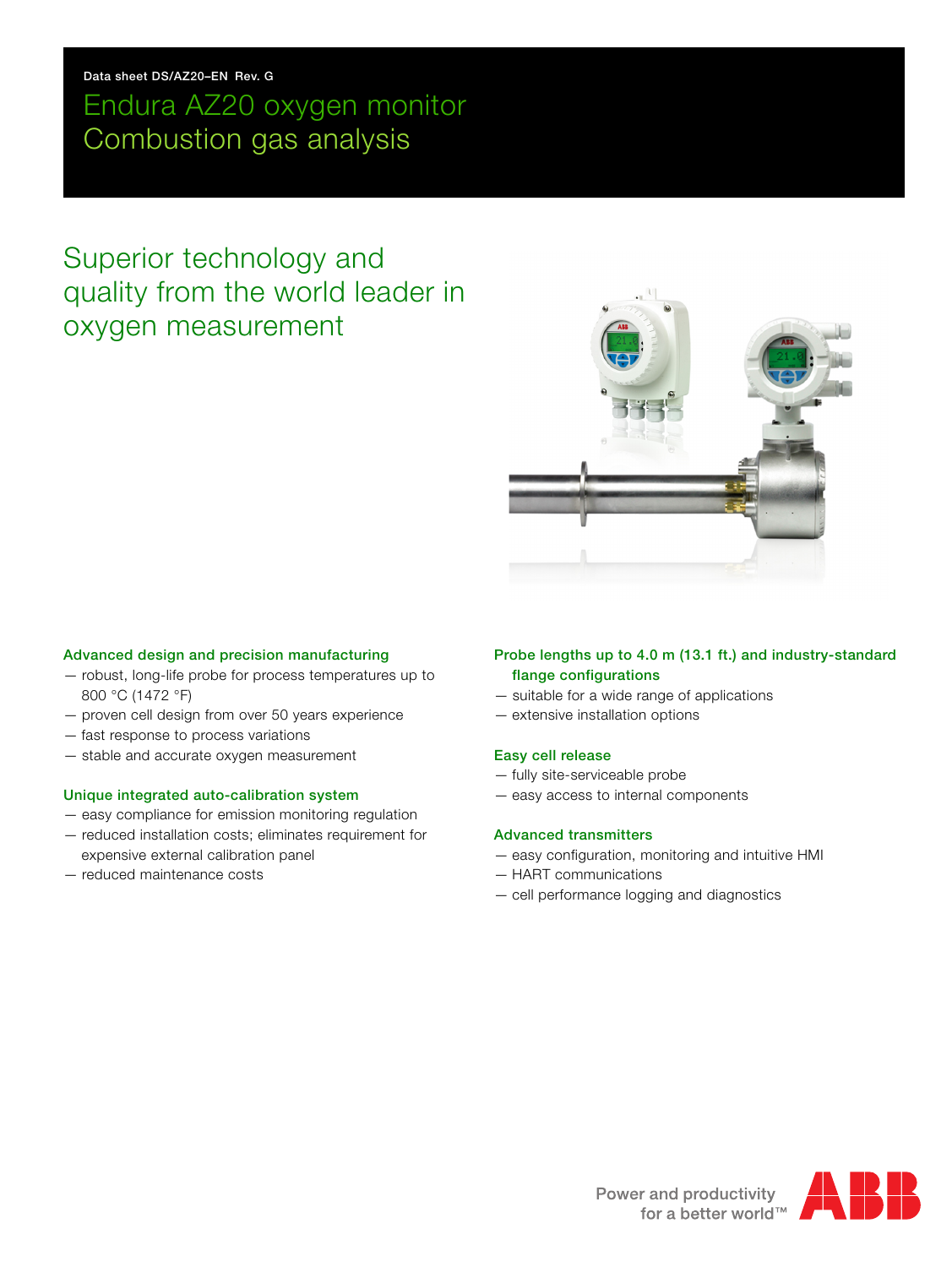### **Introduction**

The Endura AZ20 is the latest in a long line of high-quality, combustion gas analyzers from ABB.

The sensor, based on a zirconium oxide cell, is mounted at the tip of the probe that is inserted in the flue duct. The resulting direct, in situ measurement provides accurate and rapid oxygen reading for combustion control optimization and emissions monitoring.

# **Probe Lengths up to 4.0 m (13.1 ft.)**

A wide range of probe insertion lengths from 0.5 to 4.0 m (1.7 to 13.1 ft.) enable installation to the optimum measuring point for accurate oxygen measurement within the duct; even in the largest flue gas ducts and stacks.

A comprehensive range of mounting flanges provide simple installation when plant-wide standard flanges are required or when replacing existing probes.

The transmitter can be probe- or remote-mounted at distances of up to 100 m (328 ft.), thus providing versatile system options for all applications. The probe-mounted transmitter option provides the lowest cost of installation. However, the remote-mounted transmitter provides flexibility when the operationally ideal probe location does not provide easy access for the user.



*Probe and Probe-mounted Transmitter*

# **Advanced Design**

Designed and manufactured to exacting standards, the Endura AZ20 ensures long periods of trouble-free operation in even the most arduous of applications.

The operating process temperature of up to 800 °C (1472 °F) extends system suitability into previously impossible applications and enables optimum probe location within the process.

The modular design, with reduced component count, improves the robustness and reliability of the system and simplifies routine maintenance and servicing.

Complete traceability ensures only the highest quality materials are used in the analyzer's construction and rigorous manufacturing, inspection and testing procedures (to international standard ISO 9001) result in a monitor of superior quality with prolonged probe life.



*Probe and Remote-mounted Transmitter*



*Modular Construction*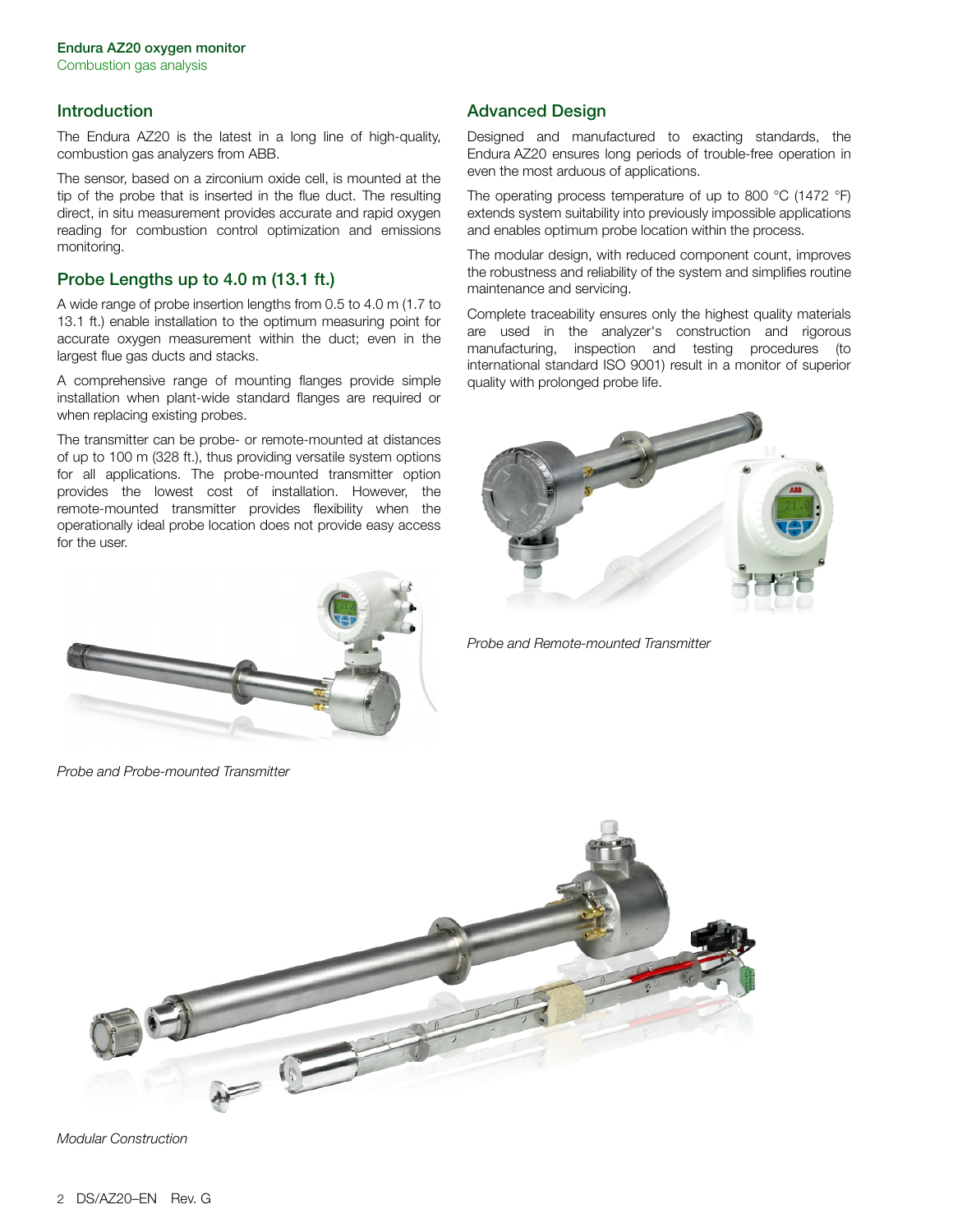### **Easy Cell Release**

The Endura AZ20 probe has retained the easy-access cell arrangement of the previous generation ZFG2 probes. Cell replacement can be performed on-site using basic hand tools; even after long periods of high temperature operation where screw threads have 'seized' and can no longer be released.

Kits containing all the parts needed to complete maintenance are available from ABB to ensure a technician can perform services quickly, efficiently and at minimum cost.

### **Proven Cell Design**

ABB's metallurgically bonded, multi-layer electrode technology increases the cell's resistance to sulphurous and reducing atmospheres and high temperature operation. This extends the life-cycle of the cell in the most arduous applications such as sulphur recovery processes, crematoria and industrial/clinical waste incineration.



*Zirconia Cell*

### **Optional Flow Rate Control to the Sensor**

The correct flow rate of test gas and reference air is essential to ensure the accurate operation of Zirconia-based AZ20 oxygen analyzers.

This is achieved using one of two options:

- using flow restrictors (no flowmeters required):
	- flow restrictors fitted in the sensor head guarantee the correct flow of test gases and reference air by applying the gases / air to the probe at a fixed pressure of 15 psi (1.0 bar)
- using flowmeters (no restrictors):
	- the Endura AZ20 uses flow meters with flow control valves to regulate the flow of test gases and reference air into the sensor

### **Unique Integrated Automatic Calibration**

The all new Endura AZ20 automatic calibration system eliminates the need for the expensive ancillary equipment required for automatic calibration on traditional flue gas oxygen analyzer systems. ABB's fully integrated, automatic calibration feature controls the test gas sequence and detects test gas availability, eliminating incorrect calibrations due to loss of test gas.



*Advanced Automatic Calibration Facility*

Integrated automatic calibration secures the oxygen measurement, providing complete confidence in the analyzer's performance.

Long-term operation without technician intervention minimizes operating costs, total cost-of-ownership, optimizes system accuracy and contributes to the CEMS (Continuous Emmissions Monitoring Compliance). A significant proportion of service visits to an analyzer result in 'no fault found'. Endura AZ20's high-quality manufacture, advanced diagnostics and fully-integrated, automatic calibration is targeted at reducing this wasted effort and cost.

The AutoCal option can be used with or without the flow restrictors option.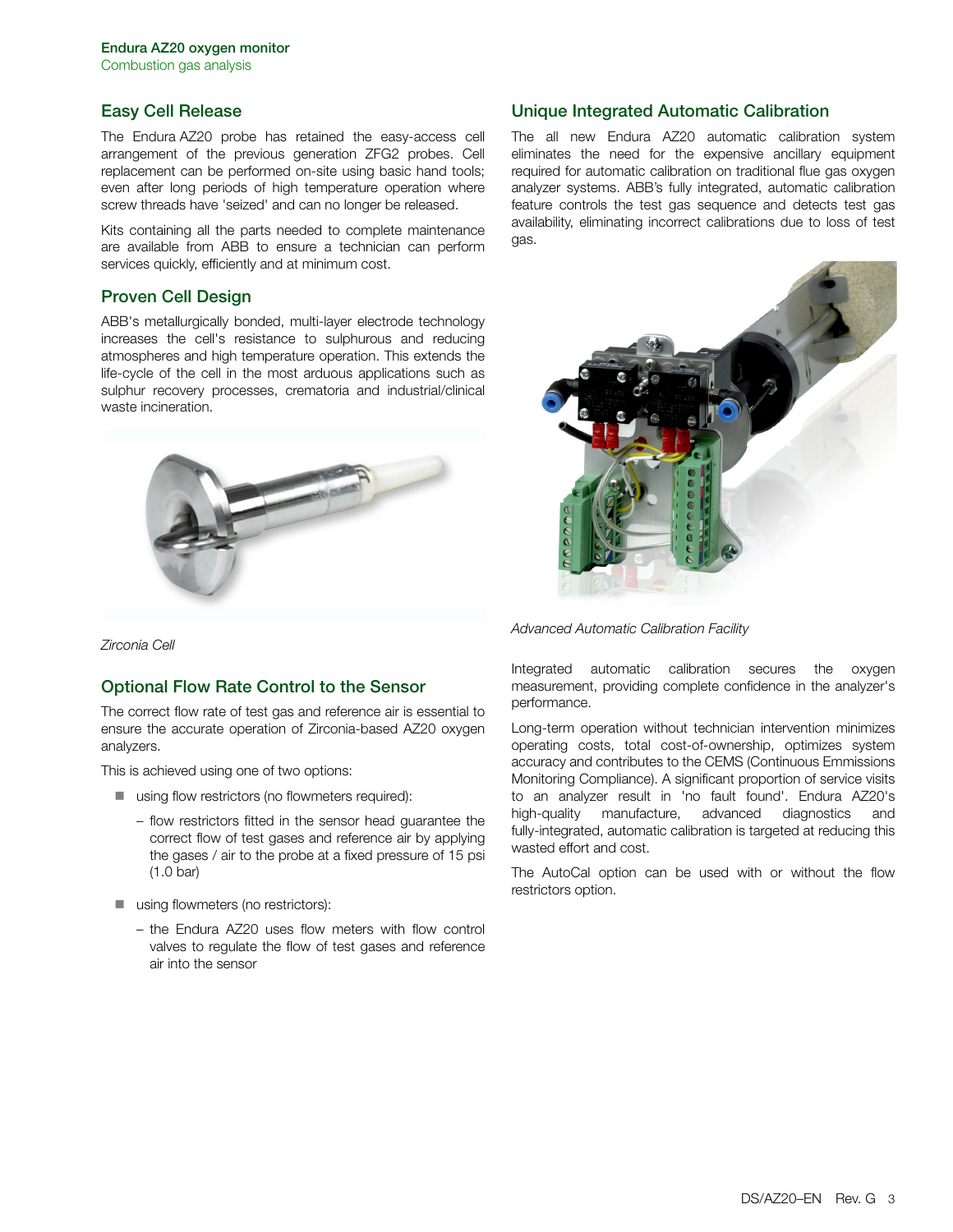# **Advanced Transmitter**

The Endura AZ20 transmitter incorporates the most up-to-date design and technology available today.

ABB's universal human/machine interface (HMI) with its large, clear, backlit graphical display, 'through-the-glass' control and intuitive menu structure simplifies transmitter configuration and operation.

The user-friendly interface enables fast, easy data entry for all parameters and the 'Easy Setup' menu speeds and simplifies system commissioning.

Advanced diagnostics, in accordance with NAMUR NE107, classify alarms and warnings as 'Maintenance Required', 'Check Function', 'Failure' and 'Out-of-Specification'. Cell performance is monitored by the transmitter; indicators such as cell impedance, rate-of-response to test gasses and changes in calibration offset/factor are recorded and analyzed. The current cell 'quality' is displayed by the transmitter as a visual indication of the measurement confidence; providing the operator all the information required to keep the monitor operating at peak performance.

The Performance Log holds up to 100 time-stamped events. When the log is full, the oldest data is overwritten by new entries. The log contains details of measurements and coefficients for all calibrations and accuracy checks.

2 Relay outputs and a traditional analog output are fitted as standard, with the option of adding a second analog output or 2 digital inputs/outputs (I/O).

The Endura AZ20 transmitter is equipped with HART communication as standard, supported by a full Device Type Manager (DTM) to enable remote access to the analyzer through a user-friendly graphical interface. The DTM provides full access to the transmitter setup, logged data and diagnostics information as well as live data.

The IrDA standard infrared communication port can also be used with the DTM to upload and download device configurations. In addition, it enables data logged values and diagnostics to be viewed on a hyperterminal interface or a PC. The device's firmware can also be upgraded using this port.





### *DTM Graphical Interface*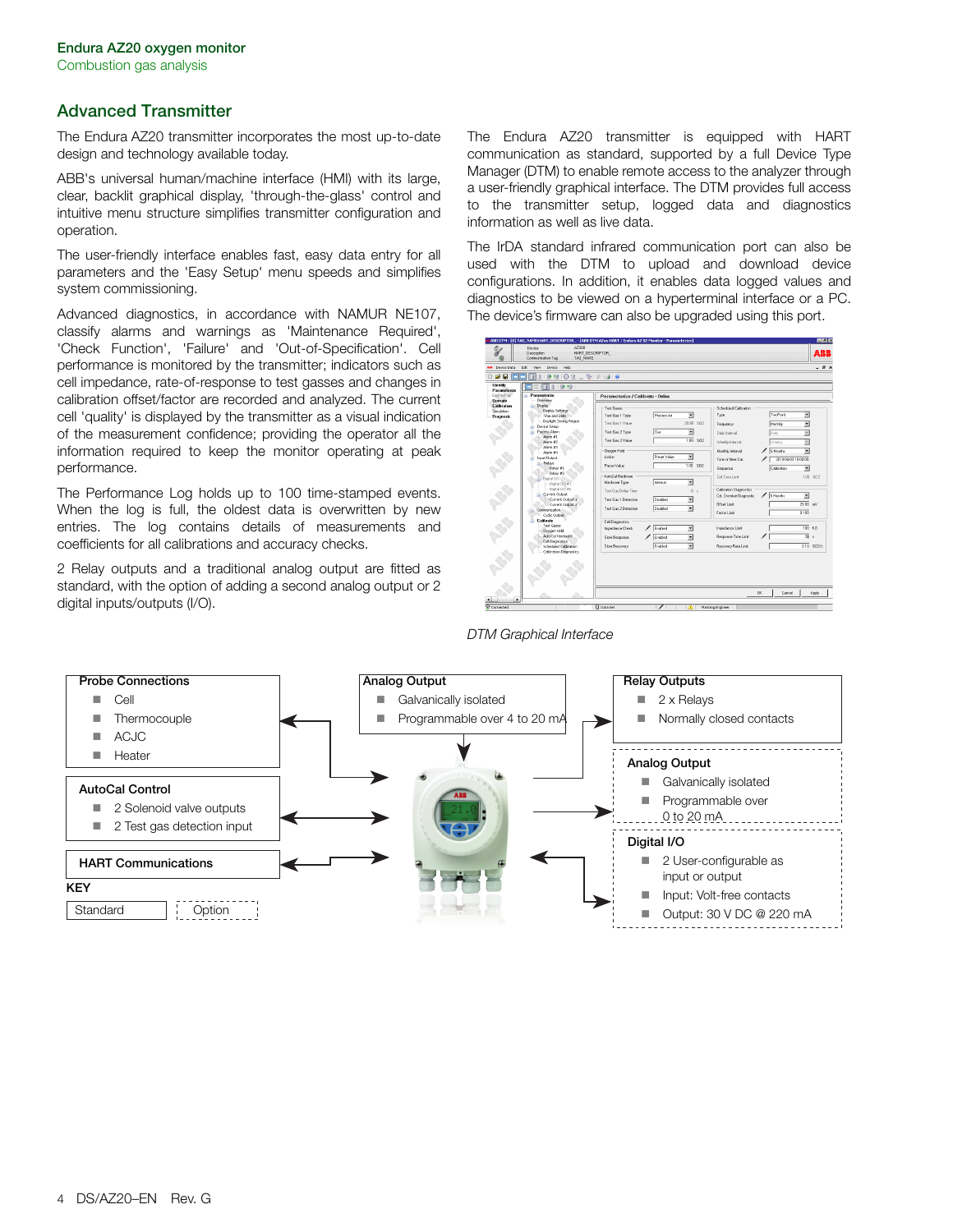# **Transmitter Options**





*Endura AZ20 Transmitter Options*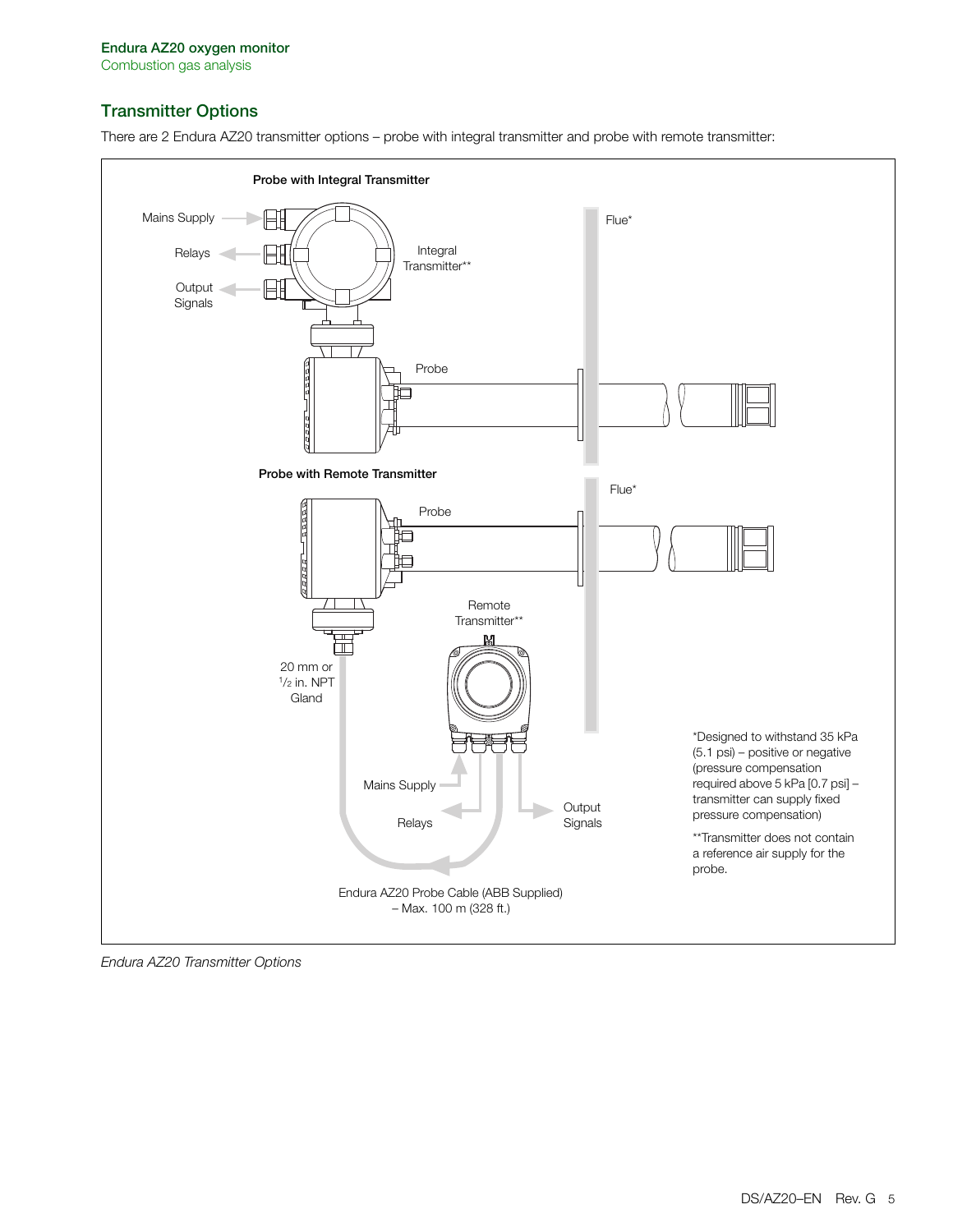# **Test Gas and Reference Air Supply Configurations – Automatic Calibration (AutoCal) Systems**



*AutoCal with Air Supply and Restrictors*



*AutoCal with Test Gas(es) and Restrictors*



*AutoCal with Air Supply and no Restrictors*



*AutoCal with Test Gas(es) and no Restrictors*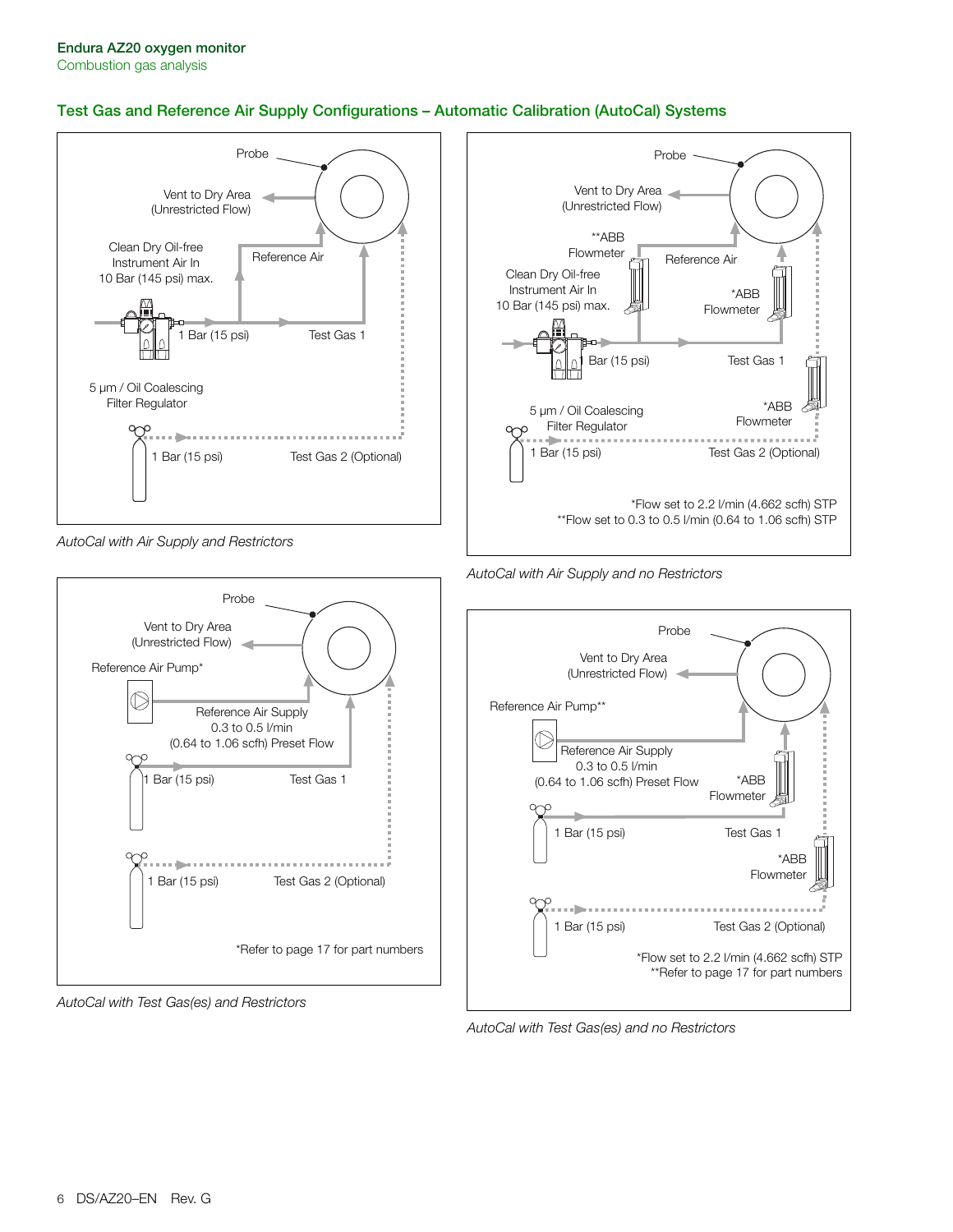## **Test Gas and Reference Air Supply Configurations – Non-automatic Calibration (Non-AutoCal) Systems**



*Non-AutoCal with Air Supply and Restrictors*



*Non-AutoCal with Test Gas(es) and Restrictors*



*Non-AutoCal with Air Supply and no Restrictors*



*Non-AutoCal with Test Gas(es) and no Restrictors*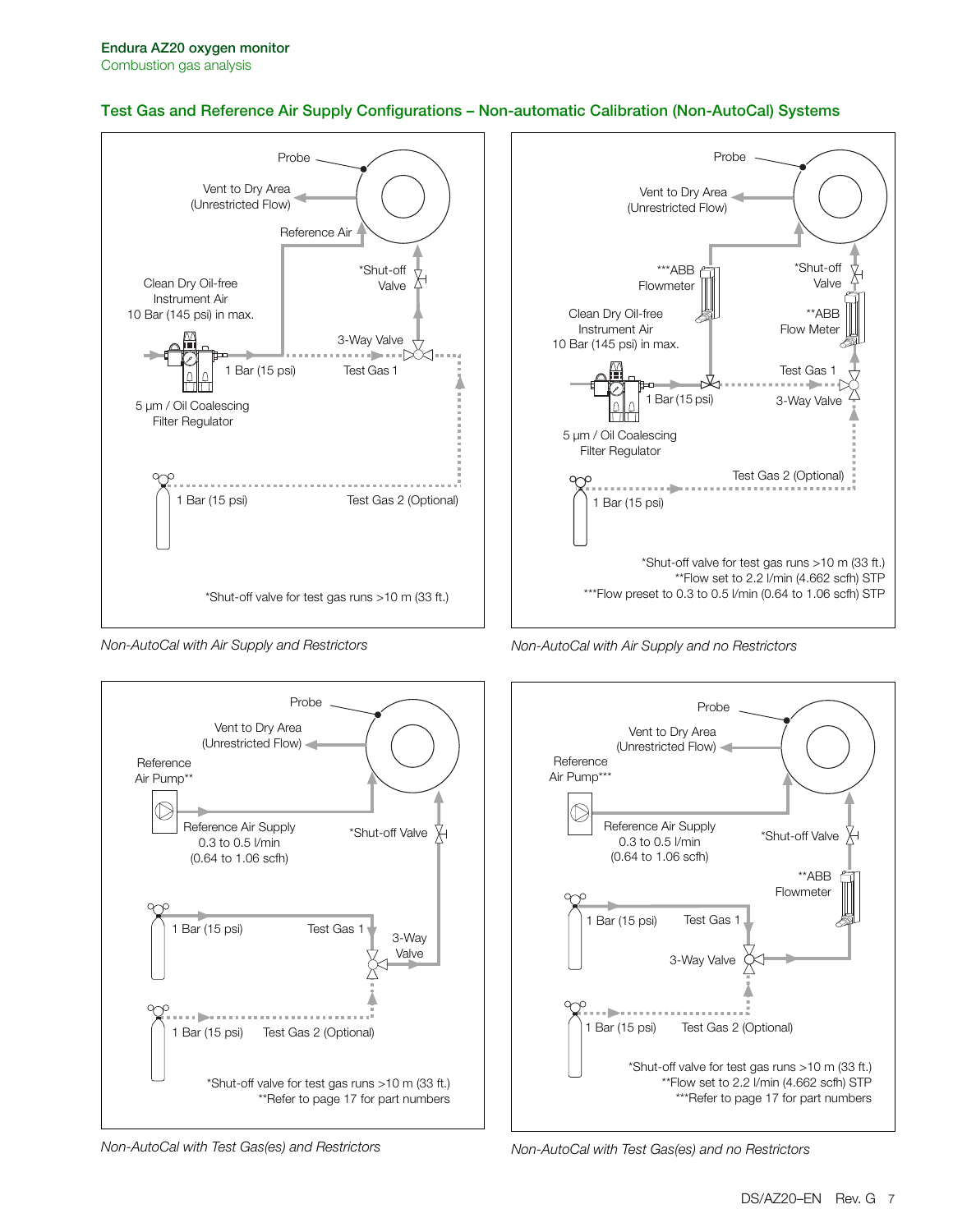# **Overall Dimensions**

## **Probe and Integral Transmitter**



*Overall Dimensions – Probe and Integral Transmitter*

| Length m (ft.) | Unpacked - kg (lb) | Packed – kg (lb) |
|----------------|--------------------|------------------|
| 0.5(1.7)       | 12.5(27.5)         | 17.72 (39.1)     |
| 1.0(3.3)       | 14.8 (32.5)        | 21.43 (47.3)     |
| 1.5(5.0)       | 17.0 (37.5)        | 25.14 (55.5)     |
| 2.0(6.6)       | 19.3 (42.5)        | 28.35 (63.6)     |
| 2.5(8.2)       | 21.5(47.5)         | 34.17 (75.4)     |
| 3.0(9.9)       | 23.8 (52.4)        | 37.38 (83.5)     |
| 3.5(11.5)      | 26.0 (57.4)        | 41.59 (91.7)     |
| 4.0(13.1)      | 28.3 (62.3)        | 45.30 (99.9)     |

*Weights – Probe and Integral Transmitter*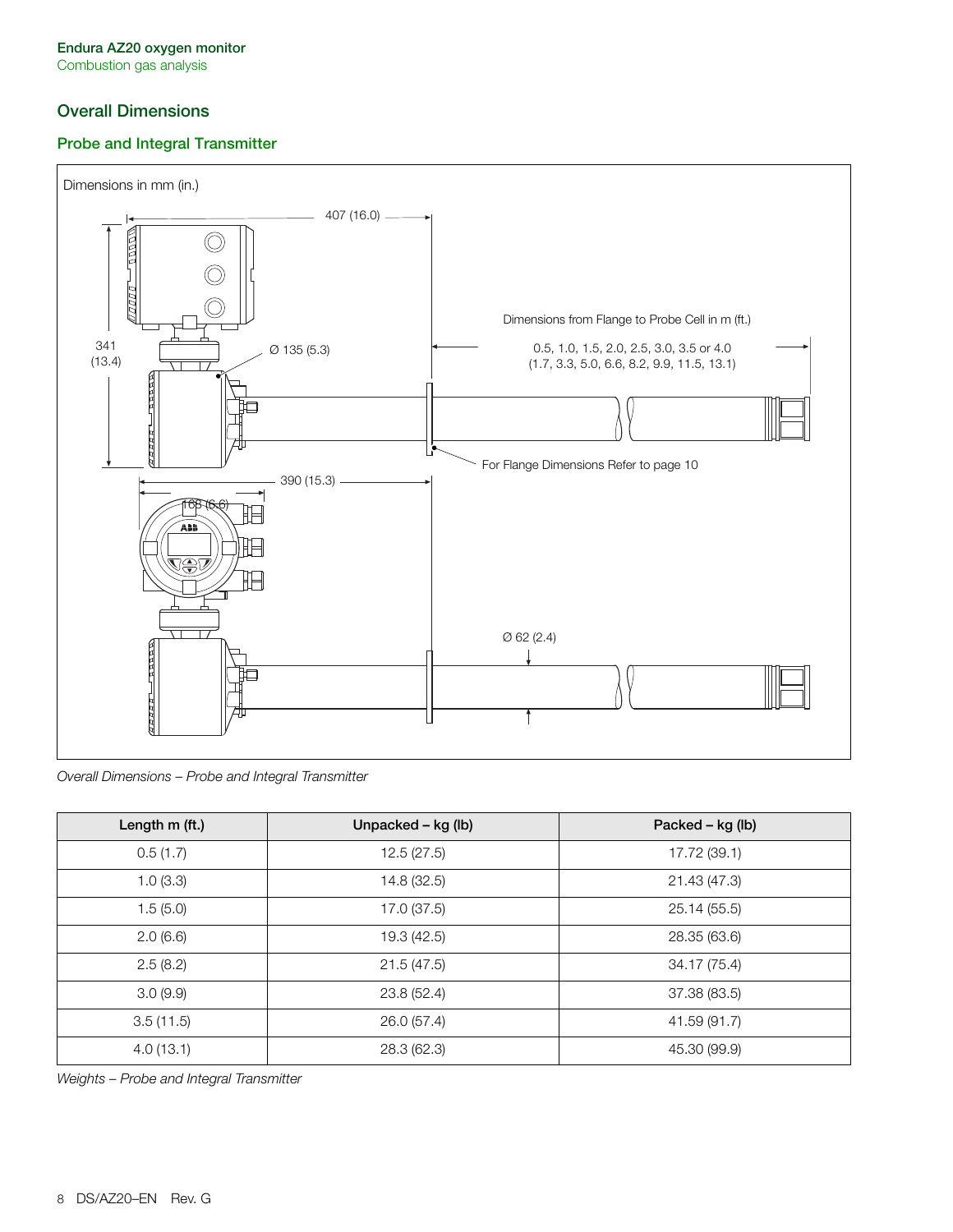# **Remote Probe**



*Overall Dimensions – Remote Probe*

| Length $m$ (ft.) | <b>Probe Only</b><br>Unpacked – kg (lb) | Packed Only<br>Packed – kg (lb) | <b>Probe and Remote</b><br>Transmitter<br>Unpacked – kg (lb) | Probe and Remote<br>Transmitter<br>Packed – kg (lb) |
|------------------|-----------------------------------------|---------------------------------|--------------------------------------------------------------|-----------------------------------------------------|
| 0.5(1.7)         | 9(19.9)                                 | 14.2 (31.4)                     | 11.5(25.4)                                                   | 16.7 (36.9)                                         |
| 1.0(3.3)         | 11.3(24.9)                              | 17.9 (39.6)                     | 13.6 (30.3)                                                  | 20.5(45.1)                                          |
| 1.5(5.0)         | 13.5 (29.8)                             | 21.7(47.7)                      | 16.0 (35.3)                                                  | 24.2 (53.3)                                         |
| 2.0(6.6)         | 15.8 (34.8)                             | 25.4 (55.9)                     | 18.3 (40.3)                                                  | 27.9(61.4)                                          |
| 2.5(8.2)         | 18 (39.7)                               | 30.7(67.7)                      | 20.5(42.2)                                                   | 33.2 (73.2)                                         |
| 3.0(9.9)         | 20.3 (44.7)                             | 34.4 (75.8)                     | 22.8(50.2)                                                   | 36.9(81.3)                                          |
| 3.5(11.5)        | 22.5(49.6)                              | 38.1 (84.0)                     | 25.0(55.2)                                                   | 40.6 (89.5)                                         |
| 4.0(13.1)        | 24.8 (54.6)                             | 41.8 (92.2)                     | 27.3(60.1)                                                   | 44.3 (97.7)                                         |

*Weights – Remote Probe*

# **Remote Transmitter**



*Overall Dimensions – Remote Transmitter (Standard Gland Shown)*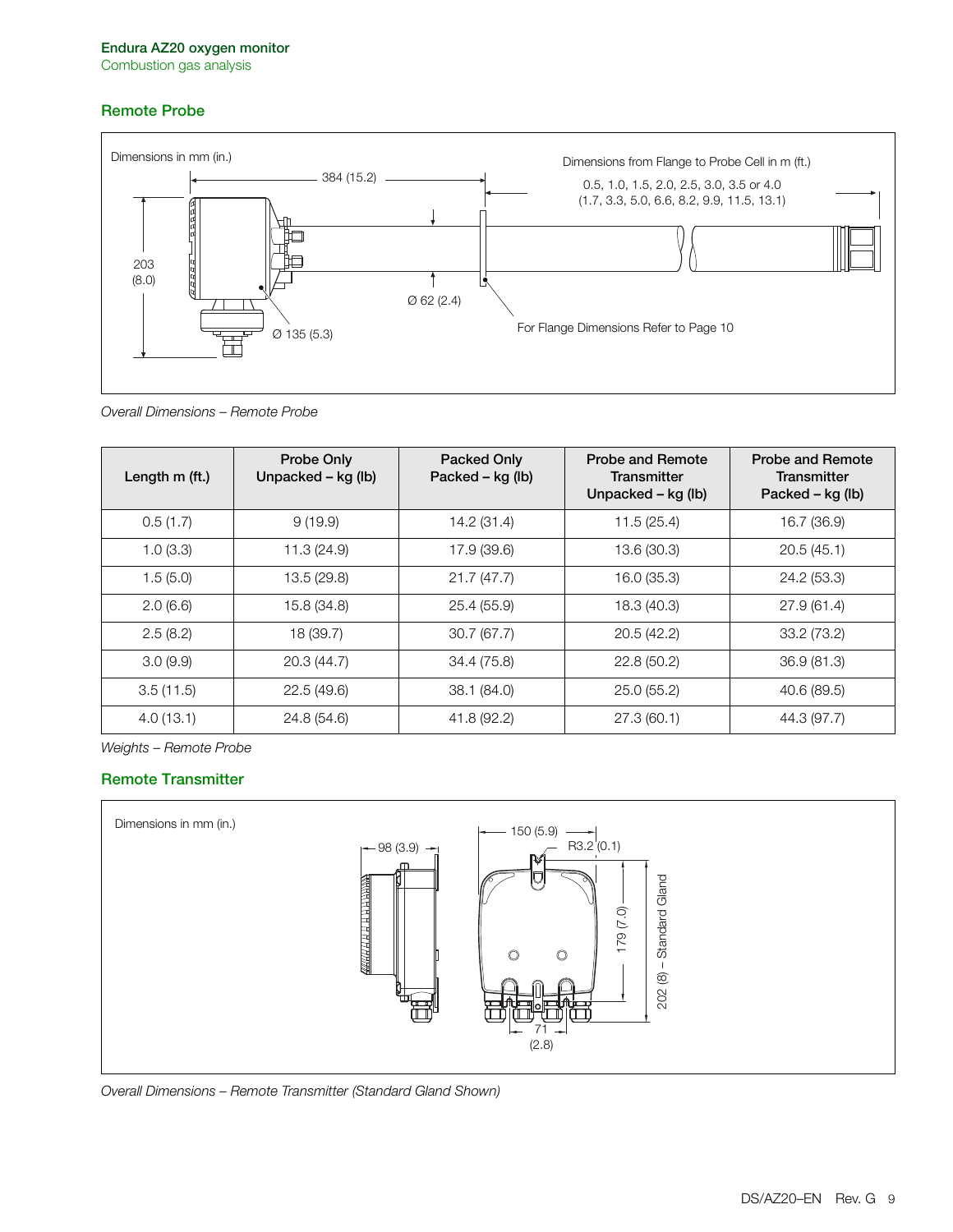# <span id="page-9-0"></span>**Probe Flanges (All Probe Lengths) and Mounting Plates for Standard Probe Flanges**

Dimensions in mm (in).

**Note.** The pressure ratings for these flanges do not apply.



**ABB Probe Flange Types, Dimensions**



**ABB Flange Mounting Plates**

| <b>Flange Type</b> | A               | в         | $C(\emptyset)$ | D (PCD)         |
|--------------------|-----------------|-----------|----------------|-----------------|
| ANSI 2 in 150      | 152.4<br>(6.00) | 12 (0.47) | 19 (0.75)      | 120.6<br>(4.75) |
| ANSI 2.5 in<br>150 | 177.8<br>(7.00) | 12 (0.47) | 19 (0.75)      | 139.7<br>(5.50) |
| ANSI 3 in 150      | 190.5<br>(7.50) | 12 (0.47) | 19 (0.75)      | 152.4<br>(6.00) |
| <b>DIN 65 PN16</b> | 185<br>(7.28)   | 12 (0.47) | 18 (0.70)      | 145<br>(5.70)   |
| <b>JIS 65 5K</b>   | 155<br>(6.10)   | 12 (0.47) | 15 (0.59)      | 130<br>(5.12)   |
| <b>JIS 80 5K</b>   | 180<br>(7.08)   | 12 (0.47) | 19 (0.75)      | 145<br>(5.71)   |



**4-Hole Probe Flange Types and Dimensions**

| <b>Flange Type</b>            | А              | в         | $C(\emptyset)$ | D (PCD)         |
|-------------------------------|----------------|-----------|----------------|-----------------|
| ANSI 4 in 150                 | 228.6<br>(9.0) | 12 (0.47) | 19 (0.75)      | 190.5<br>(7.50) |
| <b>DIN 80 PN16</b>            | 200<br>(7.87)  | 12 (0.47) | 18 (0.70)      | 160<br>(6.30)   |
| <b>DIN 100</b><br><b>PN16</b> | 220<br>(8.66)  | 12 (0.47) | 18 (0.70)      | 180<br>(7.08)   |
| <b>JIS 100 5K</b>             | 200<br>(7.87)  | 12 (0.47) | 19 (0.75)      | 165<br>(6.50)   |



**8-Hole Probe Flange Types and Dimensions**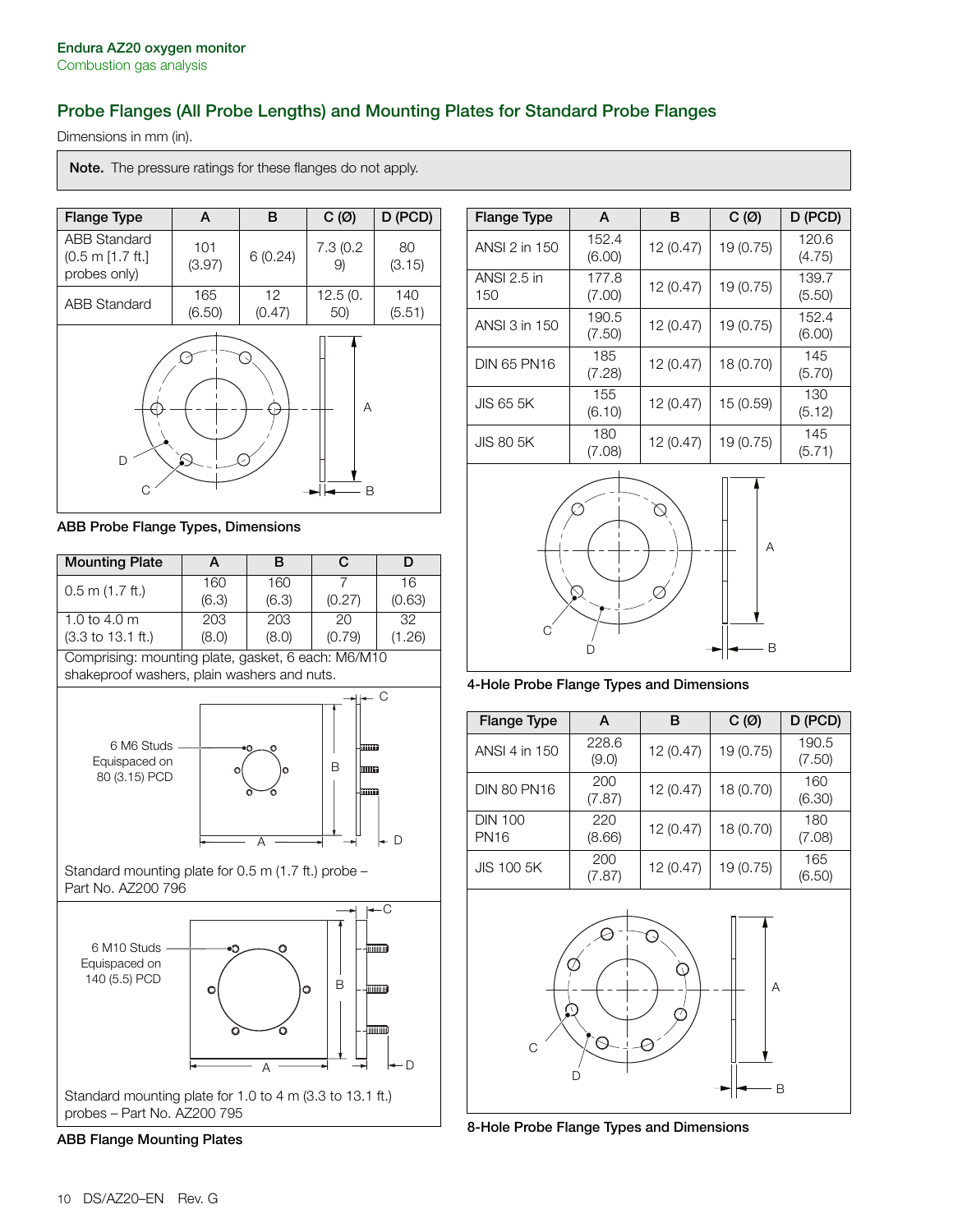# **Electrical Connections – Remote Transmitter to Probe**

| <b>Transmitter</b><br><b>Terminal No.</b> | <b>Probe Terminal</b><br><b>Color Label</b> | Tag ID          | <b>Connection Type</b>            | <b>Cable Color</b><br>Code |
|-------------------------------------------|---------------------------------------------|-----------------|-----------------------------------|----------------------------|
| 1                                         | <b>Brown</b>                                | H               | Heater                            | <b>Brown</b>               |
| $\mathbf{2}$                              | Blue                                        | H               | Heater                            | Blue                       |
| 3                                         | Light Yellow<br>(SCN)                       | <b>SCN</b>      | Screen                            | Screens                    |
| $\overline{4}$                            | White                                       | $T/C -$         | Thermocouple (-ve)                | White                      |
| 5                                         | Green                                       | $TC+$           | Thermocouple (+ve)                | Green                      |
| 6                                         | Grey                                        | <b>ACJC</b>     | PT1000 Cold Junction Compensation | Grey                       |
| $\overline{7}$                            | Violet                                      | <b>ACJC</b>     | PT1000 Cold Junction Compensation | Violet                     |
| 8                                         | <b>Black</b>                                | $CELL -$        | Oxygen Input (-ve)                | <b>Black</b>               |
| $\overline{9}$                            | Red                                         | $CELL +$        | Oxygen Input (+ve)                | Red                        |
| 10                                        | White/Yellow                                | PS <sub>2</sub> | Pressure Switch - Gas 2           | White/Yellow               |
| 11                                        | White/Black                                 | P COM           | Pressure Switch - Common          | White/Black                |
| 12                                        | White/Orange                                | PS <sub>1</sub> | Pressure Switch - Gas 1           | White/Orange               |
| 13                                        | White/Blue                                  | SV <sub>2</sub> | Solenoid Valve - Gas 2            | White/Blue                 |
| 14                                        | White/Red                                   | SV COM          | Solenoid Valve - Common           | White/Red                  |
| 15                                        | White/Green                                 | SV <sub>1</sub> | Solenoid Valve - Gas 1            | White/Green                |

*Transmitter to Probe Connections*



*Electrical Connections – Remote Transmitter and Probe*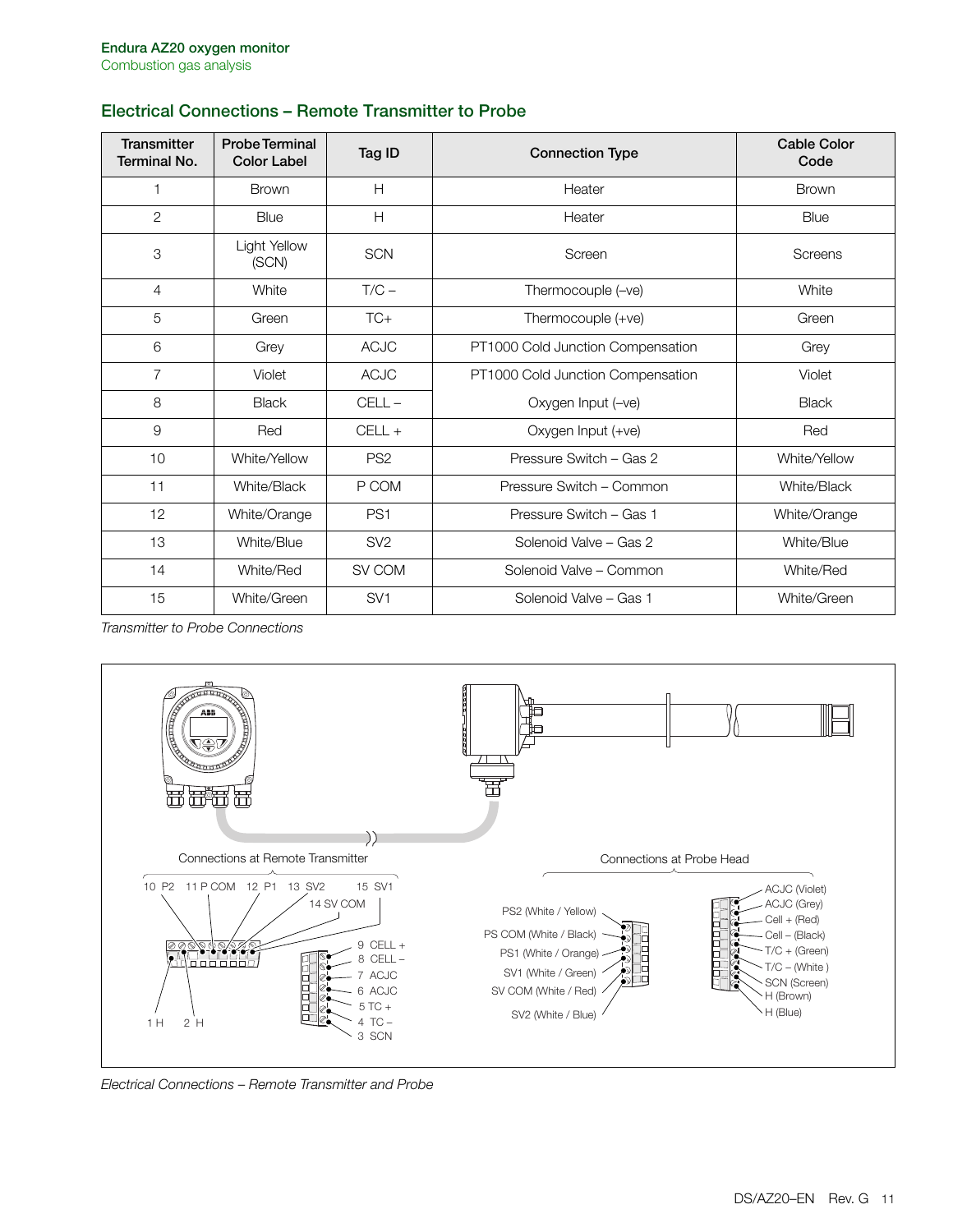# **Integral Transmitter – Power Supply and Output Connections**



*Integral Transmitter – Power Supply and Output Connections*

# **Remote Transmitter – Power Supply and Output Connections**



### *Remote Transmitter – Power Supply and Output Connections*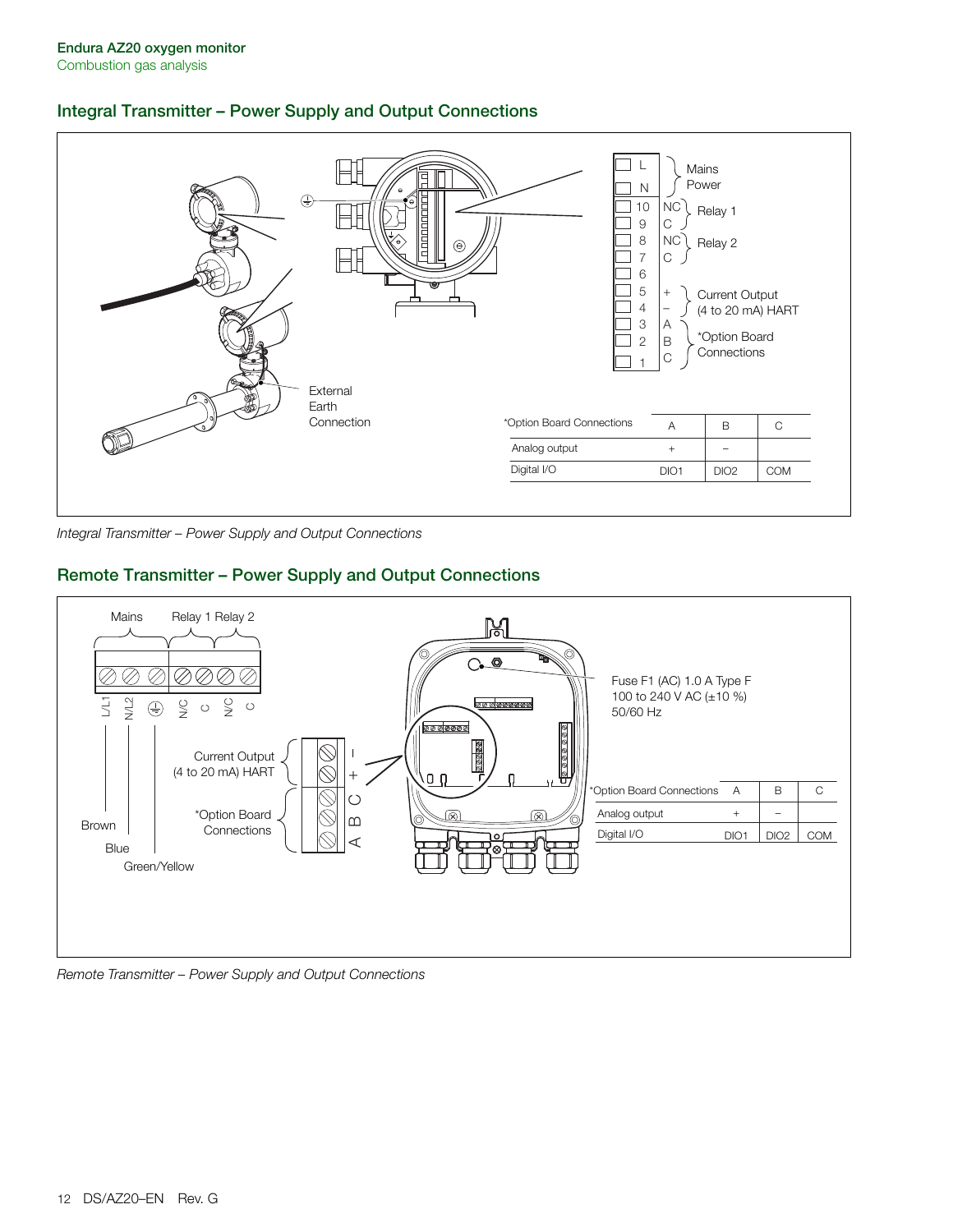# **System Specification**

#### **Measurement Performance**

### **Range**

0.01 to 100 % O2

### **Test gas response time**

Initial dead time 3 seconds

# T90 < 10 seconds

### **System accuracy**

< ±0.75 % of reading or 0.05 % O2, whichever is the greater, based on a nominal range of 0.01 to 25 % O2 or 20 to 100 % O2

#### **Drift**

 $<$   $\pm$  1 % maximum % O<sub>2</sub> range value per month (without calibration)  $<$   $\pm$  0.2 % typical

# **Environmental Data**

### **Ambient operating temperature**

Transmitter  $-20$  to 55 °C (-4 to 131 °F) Probe –20 to 70°C (–4 to 158 °F)

#### **Storage temperature**

–40 to 85 °C (–40 to 185 °F)

### **Operating humidity**

Up to 95 % RH, non-condensing

### **Sunlight**

Store and operate out of direct sunlight

### **Ingress protection**

| Probe (excludes remote/integral<br>transmitter) | IP66 (NEMA 4X) |
|-------------------------------------------------|----------------|
| Electronics enclosures<br>- remote and integral | IP66 (NEMA 4)  |

# **Power Supply**

### **AC power supply**

100 to 240 V AC ±10 % (90 V min. to 264 V max.) 50 / 60 Hz

**Electronics**

 $< 10 W$ **Probe heater**

 $< 100 W$ 

### **EMC**

**Emissions and immunity** Conforms to EN61326-1:2006

### **Safety**

**General safety** Conforms to EN61010-1: 2001

**Approvals and safety certification**

CE mark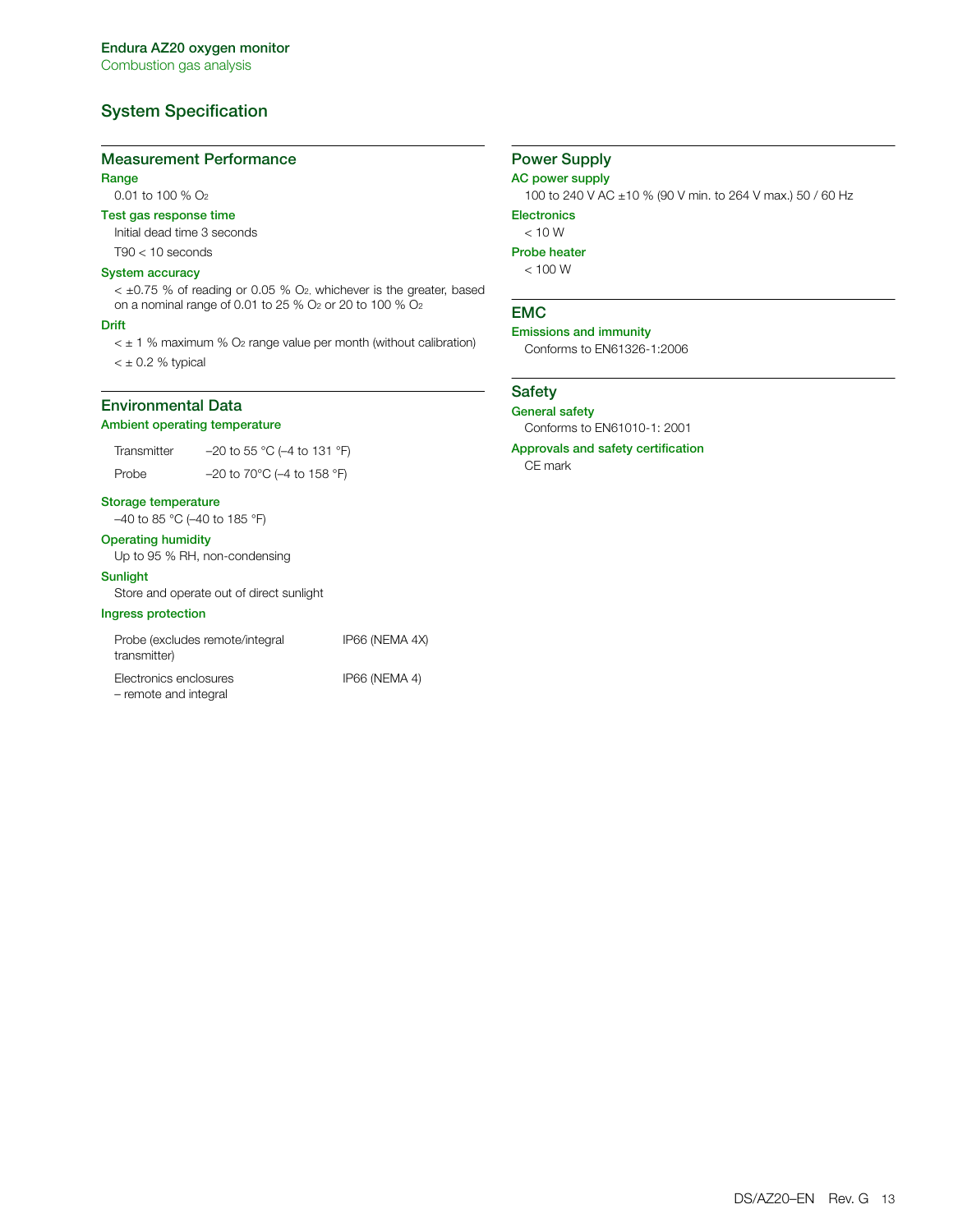# **Probe Specification**

#### **Physical**

#### **Probe insertion lengths**

| $0.5$ m $(1.7$ ft.)       | $2.5$ m (8.2 ft.)         |
|---------------------------|---------------------------|
| $1.0 \text{ m}$ (3.3 ft.) | $3.0 \text{ m}$ (9.9 ft.) |
| $1.5 \text{ m}$ (5.0 ft.) | $3.5$ m (11.5 ft.)        |
| $2.0 \text{ m}$ (6.6 ft.) | $4.0$ m $(13.1$ ft.)      |

#### **Process connection**

All probe lengths: ANSI B16.5 150 lb 2, 2.5, 3, 4 in DIN2501 Part 1 65, 80, 100 mm JIS B2238 5K NPT (flange pressure ratings do not apply)

0.5 m (1.7 ft.) probes ABB 500 mm (19.7 in)

standard flange

standard flange

1.0 m (3.3 ft.) and longer ABB 1000 mm (39.4 in)

**Probe body material**

316L stainless steel

#### **Mounting angle**

Horizontal to vertically down

**Note.** Horizontally-mounted probes greater than 2.0 m (6.6 ft.) in length may need to be supported.

# **Process Conditions**

#### **Standard process temperature**

All probe lengths\* $-20$  to 800 °C (-4 to 1472 °F)

#### **Process pressure**

Designed to withstand 35 kPa (5.1 psi) – positive or negative (pressure compensation required above 5 kPa (0.7 psi) – transmitter can apply fixed pressure compensation

\* For > 2 m (6.6 ft.) probes, special conditions may apply

### **Operating requirements Reference air**

| Regulated<br>supply                                                                                                   |                                                      | Probes with restrictors            | 1 bar (15 psi),<br>flowmeters not required                                                                             |
|-----------------------------------------------------------------------------------------------------------------------|------------------------------------------------------|------------------------------------|------------------------------------------------------------------------------------------------------------------------|
|                                                                                                                       | Probes without<br>restrictors                        |                                    | 1 bar (15 psi)<br>flowmeters required with<br>flow set to 0.3 to 0.5 $V$ min<br>$(0.64 \text{ to } 1.06 \text{ scfh})$ |
| Pumped<br>supply                                                                                                      | restrictors                                          | Probes with / without              | Preset flow<br>$0.3$ to $0.5$ <i>V</i> min<br>$(0.64 \text{ to } 1.06 \text{ scfh})$                                   |
| Test gas                                                                                                              |                                                      |                                    |                                                                                                                        |
| User-selectable, 100 to 0.1 % $O2$ balance N <sub>2</sub> and/or air<br>(air is recommended as one of the test gases) |                                                      |                                    |                                                                                                                        |
| Probes with<br>restrictors                                                                                            | restrictors preset flow to 2.2 l/min<br>(4.662 scfh) |                                    | 1 bar (15 psi) – flowmeters not required as                                                                            |
| Probes without<br>restrictors                                                                                         |                                                      | set to 2.2 I/min (4.662 scfh) flow | 1 bar (15 psi) flowmeters required,                                                                                    |

### **Calibration**

Manual, semi-automatic or automatic (controlled by Endura AZ20 transmitter)

#### **Automatic calibration**

#### **AutoCal hardware**

Optional built-in solenoid valves for control of test gas flow Built-in pressure switches to detect presence of test gases

### **Heater Operational Requirements**

#### **AZ20 Probe**

Nominally 190  $\Omega$ , 70 W at 115 V AC – power is limited to 70 W max. by AZ20 transmitter over an 85 to 265 V AC range

#### **AZ20 / ZFG2 Replacement Probe**

Nominally 25  $\Omega$ , 120 W at 55 V AC – for use only with a ZDT analyzer or ZMT transmitter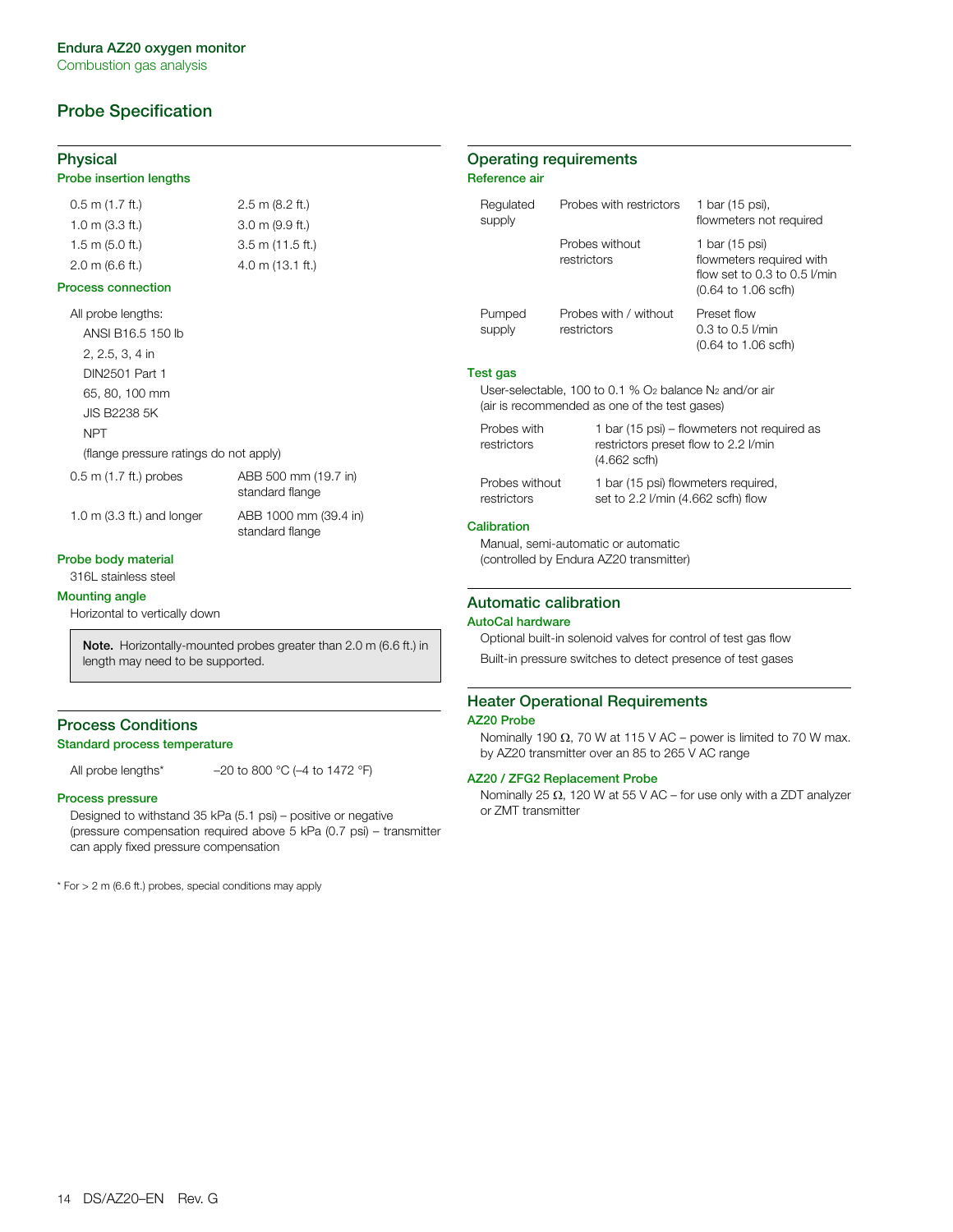# **Transmitter Specification**

#### **Transmitter enclosures**

#### **Remote**

Wall-, pipe- or stand-mounted 4 gland entries Optional 1/2 in NPT, M20

#### **Integral**

Head-mounted

3 gland entries

Optional 1/2 in NPT, M20

#### **Automatic calibration**

#### **AutoCal hardware**

Isolated solenoid valve control as standard, 24 V @ 2 W per valve\* Dedicated isolated digital inputs to monitor pressure switch contacts as standard – voltage-free, normally closed with gas present

#### **Display and switches**

#### **Display type**

Graphical 128 x 64 pixel LCD

### **Display backlight**

Green LED

### **Operator switches**

4 capacitive switches (operated through the front glass)

#### **Relay outputs**

#### **Number**

2 standard

#### **Type**

Normally closed 5 A @ 230 V AC or 30 V DC (non-inductive)

#### **Functions**

User-configurable – can be activated by one or more of the following signals:

Process alarm 1, 2, 3, 4 Calibration in progress Calibration failed Out of test gas 1, 2 Test gas 1 valve control Test gas 2 valve control Failure diagnostic Out-of-specification diagnostic Maintenance required diagnostic Function check diagnostic

\*For driving internal automatic calibration (AutoCal) probes or can be used to drive external calibration units on remote transmitters only.

# **Analog outputs**

# **Standard**

1 isolated current output

Programmable to retransmit oxygen (linear or logarithmic) or temperature

Programmable over 4 to 20 mA

Over-range capability to indicate system failure programmable from 4 to 22 mA

### **Optional**

1 isolated current output

Programmable to retransmit oxygen (linear or logarithmic) or

temperature

Programmable over 0 to 20 mA

Over-range capability to indicate system failure programmable from 0 to 22 mA

#### **Digital inputs/outputs**

#### **Number**

2 (optional)

### **Type**

User-configurable as either input or output

#### **Input**

Volt-free contact

### **Output**

Transistor switch capable of sinking 220 mA

Low output, < 2 V DC

Switch voltage 30 V DC maximum

### **Isolation**

Not isolated from each other or from other circuitry

#### **Input functions**

User-configurable for: Automatic calibration start Automatic calibration stop Automatic calibration start/stop

#### **Functions**

User-configurable – can be activated by one or more of the following signals: Process alarm 1, 2, 3, 4 Calibration in progress Calibration failed Out of test gas 1 Out of test gas 2 Test gas 1 valve control Test gas 2 valve control Failure diagnostic Out-of-specification diagnostic Maintenance required diagnostic Function check diagnostic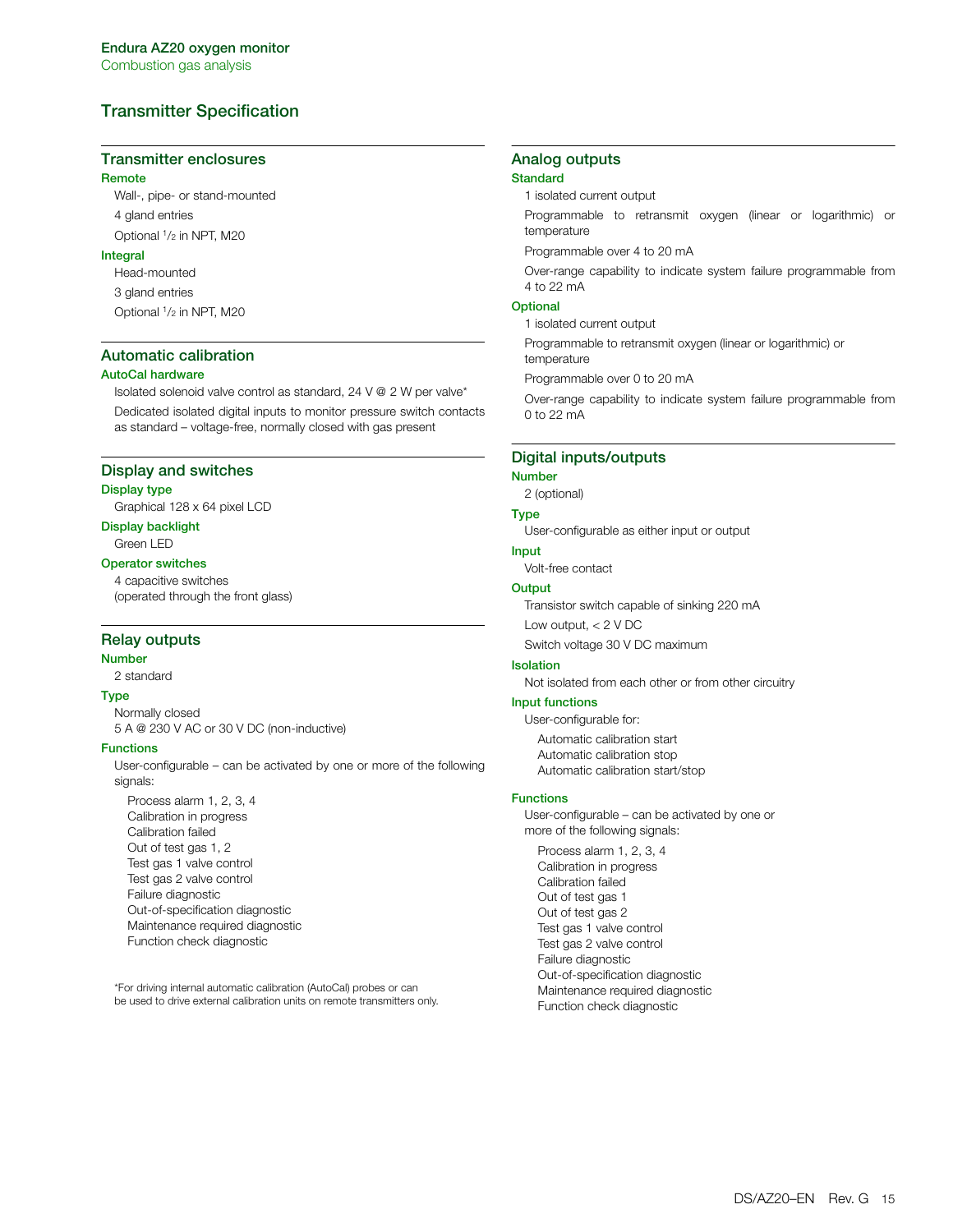# **…Transmitter Specification**

### **Hart communications**

#### **Version**

5.7 as standard

### **Integration**

Device Type Manager (DTM) and Electronic Device Description (EDD) Provide online/offline device configuration, online monitoring of measurement values and diagnostic states

#### **DTM**

FDT v1.2.1 compliant

Works with FDT framework packages (for example, ABB Asset Vision Basic)

#### **EDD**

Compliant with suitable framework tools (for example, SDC 625 and Simatic PDM tools)

### **Infrared service port**

#### **Accessibility**

Through front face

#### **Type**

#### IrDA standard

- **Baud rate**
- Up to 115K baud

#### **Functions**

Firmware update Remote HMI Diagnostic log download Datalog output HART via IrDA

### **Languages**

English

### **Calibration**

### **Manual calibration**

- 1 point (offset)
- 1 point (factor)
- 2 point (offset + factor)

### **Automatic calibration**

1 point (offset) 2 point (offset + factor)

#### **Calibration control**

Front panel controls Digital inputs HART commands User-defined schedule

#### **Calibration scheduler**

User-defined schedule enables automatic calibration frequency to be set from 1 day to 12 months

### <span id="page-15-0"></span>**Part Numbers for Endura AZ20 and AZ20/ ZFG2 Replacement Heaters, Thermocouple / Electrode Assemblies & ABB Flowmeters**

<span id="page-15-1"></span>

| Probe Length              | <b>Part Number</b> |
|---------------------------|--------------------|
| $0.5$ m $(1.7$ ft.)       | AZ200 710          |
| $1.0 \text{ m}$ (3.3 ft.) | AZ200 711          |
| $1.5$ m (5.0 ft.)         | AZ200 712          |
| $2.0 \text{ m}$ (6.6 ft.) | AZ200 713          |
| $2.5$ m (8.2 ft.)         | AZ200 714          |
| $3.0 \text{ m}$ (9.9 ft.) | AZ200 715          |
| $3.5$ m (11.5 ft.)        | AZ200 716          |
| $4.0$ m $(13.1$ ft.)      | AZ200 717          |

*Endura AZ20 – Standard Heater Assembly*

| Probe Length              | <b>Part Number</b> |
|---------------------------|--------------------|
| $0.5$ m (1.7 ft.)         | AZ200 720          |
| $1.0 \text{ m}$ (3.3 ft.) | AZ200 721          |
| $1.5$ m (5.0 ft.)         | AZ200 722          |
| $2.0 \text{ m}$ (6.6 ft.) | AZ200 723          |
|                           |                    |

*Endura AZ20 / ZFG2 Replacement Probe – Heater Assembly* 

| Probe Length              | <b>Part Number</b> |
|---------------------------|--------------------|
| $0.5$ m $(1.7$ ft.)       | AZ200 701          |
| $1.0$ m $(3.3$ ft.)       | AZ200 702          |
| $1.5$ m $(5.0$ ft.)       | AZ200 703          |
| $2.0 \text{ m}$ (6.6 ft.) | AZ200 704          |
| $2.5$ m (8.2 ft.)         | AZ200 705          |
| $3.0 \text{ m}$ (9.9 ft.) | AZ200 706          |
| $3.5$ m (11.5 ft.)        | AZ200 707          |
| $4.0$ m $(13.1$ ft.)      | AZ200 708          |
|                           |                    |

*Thermocouple / Electrode Assembly*

| <b>Flowmeter Type</b>                                      | <b>Part Number</b> |
|------------------------------------------------------------|--------------------|
| <sup>1</sup> / <sub>4</sub> NPT Flowmeter (Reference Air): | AZ200 786          |
| 0.1 to 0.85 l/min (0.21 to 1.8 scfh) STP                   |                    |
| <sup>1</sup> / <sub>4</sub> BSP Flowmeter (Reference Air): | AZ200 787          |
| 0.1 to 0.85 l/min (0.21 to 1.8 scfh) STP                   |                    |
| <sup>1</sup> /4 NPT Flowmeter (Test Gas):                  | AZ200 788          |
| 0.6 to 4.4 l/min (1.27 to 9.32 scfh) STP                   |                    |
| <sup>1</sup> /4 BSP Flowmeter (Test Gas):                  | AZ200 789          |
| 0.6 to 4.4 l/min (1.27 to 9.32 scfh) STP                   |                    |

*ABB Flowmeters NPT/BSP*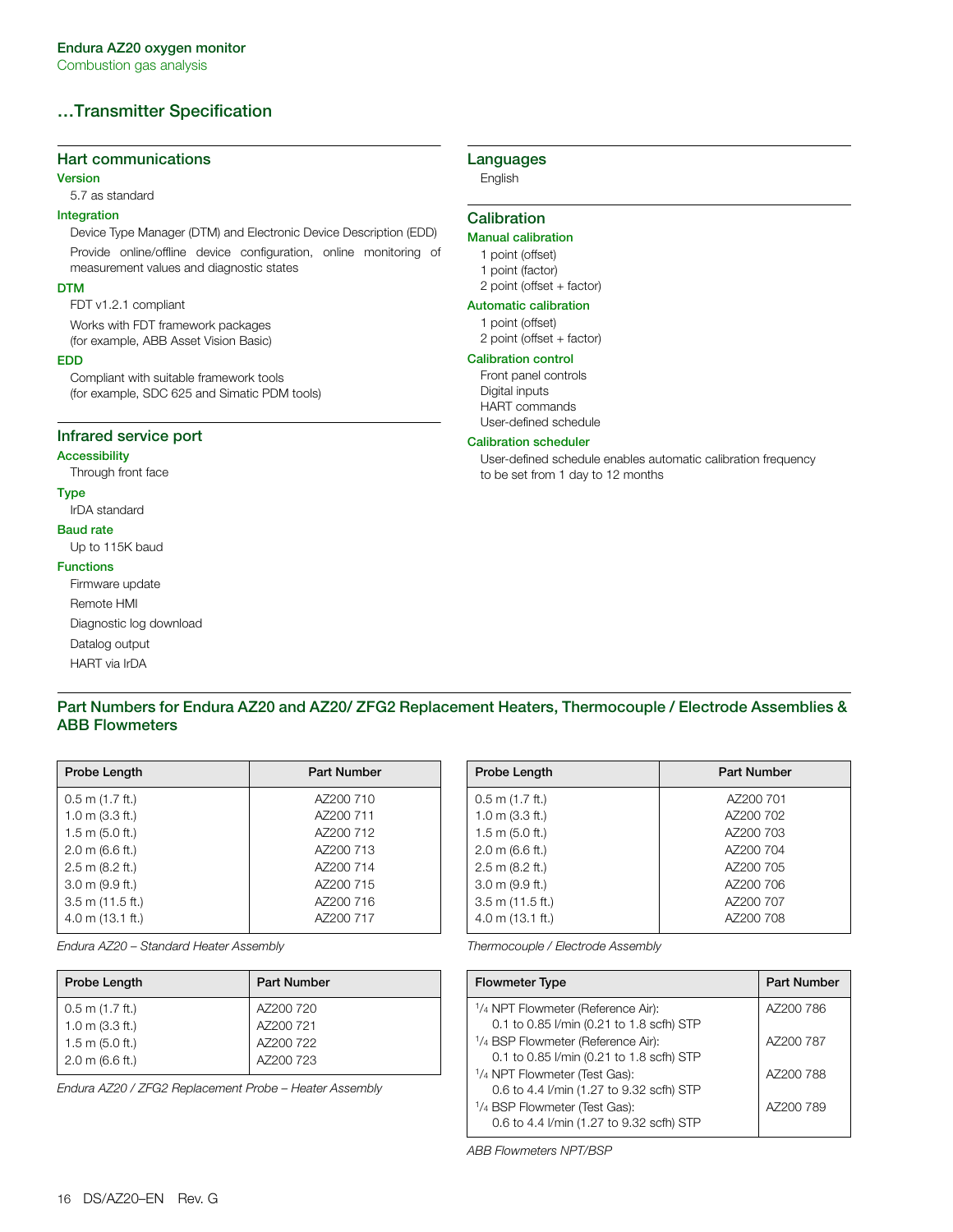# <span id="page-16-0"></span>**Spares and Accessories**

# **Documentation and Software**

| Part No.          | Description                                                                                                                        |
|-------------------|------------------------------------------------------------------------------------------------------------------------------------|
| IM/AZ20M-EN       | Maintenance Guide                                                                                                                  |
|                   | Download* the guide from:<br>www.ABB.com/analytical-instruments                                                                    |
|                   | *Enter this address in your browser and then type<br>$IM/AZ20M-EN$ in the search box $-$<br>the Maintenance Guide is the top link. |
| AZ20 DTM Software | Device Type Manager -<br>please contact ABB for details                                                                            |

# **Probe Spares**

| Part No.                                              | Description                                                                                      |
|-------------------------------------------------------|--------------------------------------------------------------------------------------------------|
| Length dependant -<br>see page 16 for part<br>numbers | Thermocouple / Electrode Assembly                                                                |
| Length dependant<br>- see page 16<br>for part numbers | AZ20 Standard Heater Assembly<br>AZ20/ZFG2 Replacement Heater Assembly                           |
|                                                       |                                                                                                  |
| AZ200 700                                             | Cell Assembly -<br>≖ ⊚ნ<br>includes C-ring and<br>ு @ெ<br>Commissioning label                    |
| AZ200 727                                             | Restrictor<br>Upgrade Kit                                                                        |
| AZ200 728                                             | Probe End Cap -<br>includes wiring labels<br>AZ20/ZFG2<br>AZ20<br>Replacement Version<br>Version |
| AZ200 729                                             | Diffuser Flame Arrestor Assembly -<br>includes C-ring                                            |
| AZ200 730                                             | AutoCal Upgrade Assembly                                                                         |

# **Transmitter Spares**

| Part No.  | Description                                       |             |
|-----------|---------------------------------------------------|-------------|
|           | AZ20 Transmitter Cartridge                        |             |
| AZ200 750 | Standard                                          |             |
| AZ200 751 | Standard + Analog O/P                             |             |
| AZ200 752 | Standard + Digital O/P                            |             |
| AZ200 758 | Remote (Type 4)<br><b>Transmitter Backplane</b>   | о<br>o "Π π |
| AZ200 757 | Integral (Type 3)<br><b>Transmitter Backplane</b> |             |

# **Accessories**

| Part No.                                                      | Description                                                         |                    |
|---------------------------------------------------------------|---------------------------------------------------------------------|--------------------|
|                                                               | Coalescing Filter-Regulator                                         |                    |
| AZ200 731                                                     | $1/4$ NPT 5 $\mu$ m                                                 |                    |
| AZ200 732                                                     | $1/4$ NPT 5 $\mu$ m                                                 | EKIM<br><b>COM</b> |
| AZ200 770                                                     | ABB Reference Air Pump<br>$1/4$ BSP (Metric)<br>230 V AC 50 / 60 Hz |                    |
| AZ200 771                                                     | 1/ <sub>4</sub> BSP (Metric)<br>115 V AC 50 / 60 Hz                 |                    |
| AZ200 772                                                     | 1/4 NPT (Imperial)<br>230 V AC 50 / 60 Hz                           |                    |
| AZ200 773                                                     | 1/4 NPT (Imperial)<br>115 V AC 50 / 60 Hz                           |                    |
|                                                               | Probe Tool Kit*                                                     |                    |
| AZ200798                                                      | NPT (AZ20)                                                          |                    |
| AZ200 799                                                     | BSP (AZ20)                                                          |                    |
|                                                               | *Included with probe as standard                                    |                    |
| Application<br>dependant - see<br>page 16 for part<br>numbers | <b>ABB Flowmeter</b>                                                | 日脚<br>日1■          |
| AZ200 785                                                     | USB to IrDA<br>Adaptor Kit                                          |                    |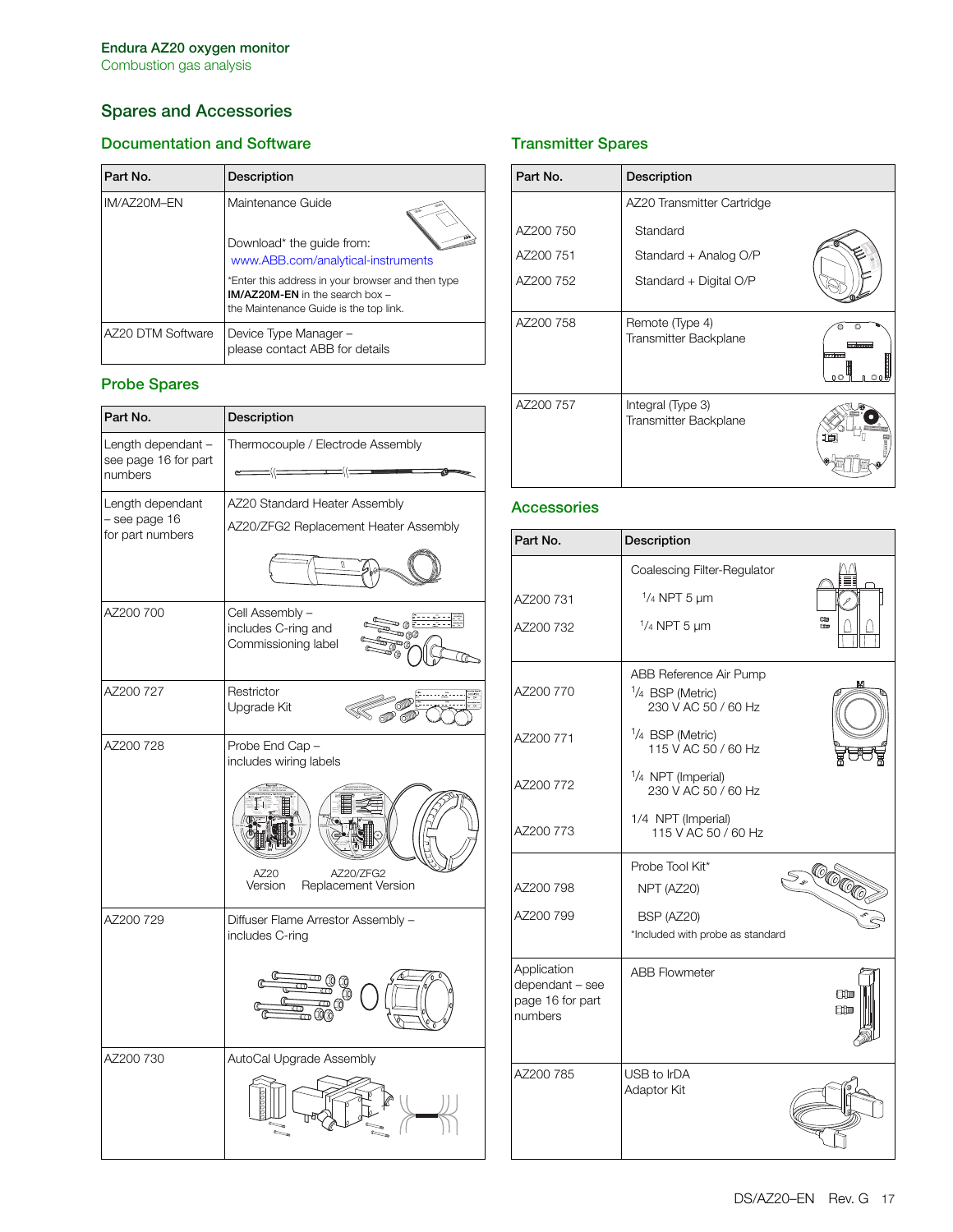# **Ordering information – Endura AZ20 Probe/Transmitter**

|                                                                                                                                                                                                                                          |       |                                        | Tx                                     |                                       |        |                                         |                           |                                                                    | Probe |   |                |                             |   |                                              |         |                                |        |      |
|------------------------------------------------------------------------------------------------------------------------------------------------------------------------------------------------------------------------------------------|-------|----------------------------------------|----------------------------------------|---------------------------------------|--------|-----------------------------------------|---------------------------|--------------------------------------------------------------------|-------|---|----------------|-----------------------------|---|----------------------------------------------|---------|--------------------------------|--------|------|
|                                                                                                                                                                                                                                          | AZ20/ | X                                      | X                                      | X                                     | X      | X                                       | X                         | $\boldsymbol{\mathsf{x}}$                                          | x     | X | х              | X                           | X | X                                            | x       | X                              | x      | /STD |
| <b>Transmitter Options</b>                                                                                                                                                                                                               |       |                                        |                                        |                                       |        |                                         |                           |                                                                    |       |   |                |                             |   |                                              |         |                                |        |      |
| None<br>Standard<br>Standard + $2nd$ analog output<br>Standard + 2 digital inputs/outputs                                                                                                                                                |       | 0<br>$\mathbf{1}$<br>$\mathbf{2}$<br>3 |                                        |                                       |        |                                         |                           |                                                                    |       |   |                |                             |   |                                              |         |                                |        |      |
| <b>Transmitter Entry Type</b>                                                                                                                                                                                                            |       |                                        |                                        |                                       |        |                                         |                           |                                                                    |       |   |                |                             |   |                                              |         |                                |        |      |
| None (no transmitter required)<br>Metric (M20)<br>Imperial (NPT)                                                                                                                                                                         |       |                                        | 0<br>$\mathbf{1}$<br>$\overline{2}$    |                                       |        |                                         |                           |                                                                    |       |   |                |                             |   |                                              |         |                                |        |      |
| <b>Transmitter System Type</b>                                                                                                                                                                                                           |       |                                        |                                        |                                       |        |                                         |                           |                                                                    |       |   |                |                             |   |                                              |         |                                |        |      |
| None (no transmitter required)<br>Integral<br>Remote                                                                                                                                                                                     |       |                                        |                                        | 0<br>1<br>$\mathbf{2}$                |        |                                         |                           |                                                                    |       |   |                |                             |   |                                              |         |                                |        |      |
| Probe Type                                                                                                                                                                                                                               |       |                                        |                                        |                                       |        |                                         |                           |                                                                    |       |   |                |                             |   |                                              |         |                                |        |      |
| None (no probe required)<br>Standard                                                                                                                                                                                                     |       |                                        |                                        |                                       | 0<br>1 |                                         |                           |                                                                    |       |   |                |                             |   |                                              |         |                                |        |      |
| Probe Entry Type                                                                                                                                                                                                                         |       |                                        |                                        |                                       |        |                                         |                           |                                                                    |       |   |                |                             |   |                                              |         |                                |        |      |
| None (no probe required)<br>Metric (M20)<br>Imperial (NPT)                                                                                                                                                                               |       |                                        |                                        |                                       |        | $\circ$<br>$\mathbf{1}$<br>$\mathbf{2}$ |                           |                                                                    |       |   |                |                             |   |                                              |         |                                |        |      |
| Probe System Type                                                                                                                                                                                                                        |       |                                        |                                        |                                       |        |                                         |                           |                                                                    |       |   |                |                             |   |                                              |         |                                |        |      |
| None (no probe required)<br>Integral<br>Remote                                                                                                                                                                                           |       |                                        |                                        |                                       |        |                                         | 0<br>1<br>$\overline{c}$  |                                                                    |       |   |                |                             |   |                                              |         |                                |        |      |
| <b>Automatic Calibration</b>                                                                                                                                                                                                             |       |                                        |                                        |                                       |        |                                         |                           |                                                                    |       |   |                |                             |   |                                              |         |                                |        |      |
| None (no probe required)<br>No automatic calibration (with flow restrictors)<br>No automatic calibration (without flow restrictors)<br>Automatic calibration (with flow restrictors)<br>Automatic calibration (without flow restrictors) |       |                                        |                                        |                                       |        |                                         |                           | $\mathbf 0$<br>$\mathbf{1}$<br>$\mathbf{2}$<br>3<br>$\overline{4}$ |       |   |                |                             |   |                                              |         |                                |        |      |
| <b>Insertion Length</b>                                                                                                                                                                                                                  |       |                                        |                                        |                                       |        |                                         |                           |                                                                    |       |   |                |                             |   |                                              |         |                                |        |      |
| None (no probe required)<br>$\mathbf 0$                                                                                                                                                                                                  |       |                                        | $2.5$ m (8.2 ft.)                      |                                       |        |                                         | 5                         |                                                                    |       |   |                |                             |   |                                              |         |                                |        |      |
| $0.5$ m $(1.7$ ft.)<br>1.                                                                                                                                                                                                                |       |                                        | $3.0$ m (9.9 ft.)                      |                                       |        |                                         | 6                         |                                                                    |       |   |                |                             |   |                                              |         |                                |        |      |
| $\mathbf{2}$<br>$1.0$ m (3.3 ft.)<br>3<br>1.5 m $(5.0$ ft.)                                                                                                                                                                              |       |                                        | $3.5$ m (11.5 ft.)<br>4.0 m (13.1 ft.) |                                       |        |                                         | $\overline{7}$<br>8       |                                                                    |       |   |                |                             |   |                                              |         |                                |        |      |
| 2.0 m (6.6 ft.)<br>$\overline{4}$                                                                                                                                                                                                        |       |                                        |                                        |                                       |        |                                         |                           |                                                                    |       |   |                |                             |   |                                              |         |                                |        |      |
| Flange Type                                                                                                                                                                                                                              |       |                                        |                                        |                                       |        |                                         |                           |                                                                    |       |   |                |                             |   |                                              |         |                                |        |      |
| None (no probe required)<br>$\circ$                                                                                                                                                                                                      |       |                                        |                                        | ANSI 2.5 in flange                    |        |                                         | 6                         |                                                                    |       |   |                |                             |   |                                              |         |                                |        |      |
| ABB standard flange<br>$\mathbf{1}$<br>$\mathbf{2}$<br>DIN 65 mm flange                                                                                                                                                                  |       |                                        |                                        | ANSI 3 in flange<br>ANSI 4 in flange  |        |                                         | $\overline{7}$<br>$\,8\,$ |                                                                    |       |   |                |                             |   |                                              |         |                                |        |      |
| 3<br>DIN 80 mm flange                                                                                                                                                                                                                    |       |                                        |                                        | JIS 65 mm flange                      |        |                                         | $\mathsf 9$               |                                                                    |       |   |                |                             |   |                                              |         |                                |        |      |
| DIN 100 mm flange<br>$\overline{4}$<br>ANSI 2 in flange<br>5                                                                                                                                                                             |       |                                        |                                        | JIS 80 mm flange<br>JIS 100 mm flange |        |                                         | A<br>$\mathsf B$          |                                                                    |       |   |                |                             |   |                                              |         |                                |        |      |
| Thermocouple Type                                                                                                                                                                                                                        |       |                                        |                                        |                                       |        |                                         |                           |                                                                    |       |   |                |                             |   |                                              |         |                                |        |      |
| None (no probe required)<br>Type K                                                                                                                                                                                                       |       |                                        |                                        |                                       |        |                                         |                           |                                                                    |       |   | 0<br>1         |                             |   |                                              |         |                                |        |      |
| <b>Cell Options</b>                                                                                                                                                                                                                      |       |                                        |                                        |                                       |        |                                         |                           |                                                                    |       |   |                |                             |   |                                              |         |                                |        |      |
| None (no probe required)<br>Standard cell                                                                                                                                                                                                |       |                                        |                                        |                                       |        |                                         |                           |                                                                    |       |   |                | $\mathbf 0$<br>$\mathbf{1}$ |   |                                              |         |                                |        |      |
| Cable Length                                                                                                                                                                                                                             |       |                                        |                                        |                                       |        |                                         |                           |                                                                    |       |   |                |                             |   |                                              |         |                                |        |      |
| $\mathbf 0$<br>None                                                                                                                                                                                                                      |       |                                        | 50 m (164 ft.)                         |                                       |        |                                         |                           |                                                                    |       |   | $\overline{4}$ |                             |   |                                              |         |                                |        |      |
| 5 m (16 ft.)<br>1<br>$\mathbf{2}$<br>10 m (33 ft.)                                                                                                                                                                                       |       |                                        | 75 m (246 ft.)<br>100 m (328 ft.)      |                                       |        |                                         |                           |                                                                    |       |   | 5<br>6         |                             |   |                                              |         |                                |        |      |
| 25 m (82 ft.)<br>3                                                                                                                                                                                                                       |       |                                        |                                        |                                       |        |                                         |                           |                                                                    |       |   |                |                             |   |                                              |         |                                |        |      |
| Cable Type                                                                                                                                                                                                                               |       |                                        |                                        |                                       |        |                                         |                           |                                                                    |       |   |                |                             |   |                                              |         |                                |        |      |
| None<br>Standard<br><b>CSA</b>                                                                                                                                                                                                           |       |                                        |                                        |                                       |        |                                         |                           |                                                                    |       |   |                |                             |   | $\mathbf{0}$<br>$\mathbf{1}$<br>$\mathbf{2}$ |         |                                |        |      |
| Reserved                                                                                                                                                                                                                                 |       |                                        |                                        |                                       |        |                                         |                           |                                                                    |       |   |                |                             |   |                                              | $\circ$ |                                |        |      |
| <b>Certification Option</b>                                                                                                                                                                                                              |       |                                        |                                        |                                       |        |                                         |                           |                                                                    |       |   |                |                             |   |                                              |         |                                |        |      |
| None<br>Mcert                                                                                                                                                                                                                            |       |                                        |                                        |                                       |        |                                         |                           |                                                                    |       |   |                |                             |   |                                              |         | $\mathbf{0}$<br>$\overline{4}$ |        |      |
| Language                                                                                                                                                                                                                                 |       |                                        |                                        |                                       |        |                                         |                           |                                                                    |       |   |                |                             |   |                                              |         |                                |        |      |
| English<br>German                                                                                                                                                                                                                        |       |                                        |                                        |                                       |        |                                         |                           |                                                                    |       |   |                |                             |   |                                              |         |                                | Ε<br>G |      |
| French                                                                                                                                                                                                                                   |       |                                        |                                        |                                       |        |                                         |                           |                                                                    |       |   |                |                             |   |                                              |         |                                | F      |      |
| Spanish<br>Italian                                                                                                                                                                                                                       |       |                                        |                                        |                                       |        |                                         |                           |                                                                    |       |   |                |                             |   |                                              |         |                                | S      |      |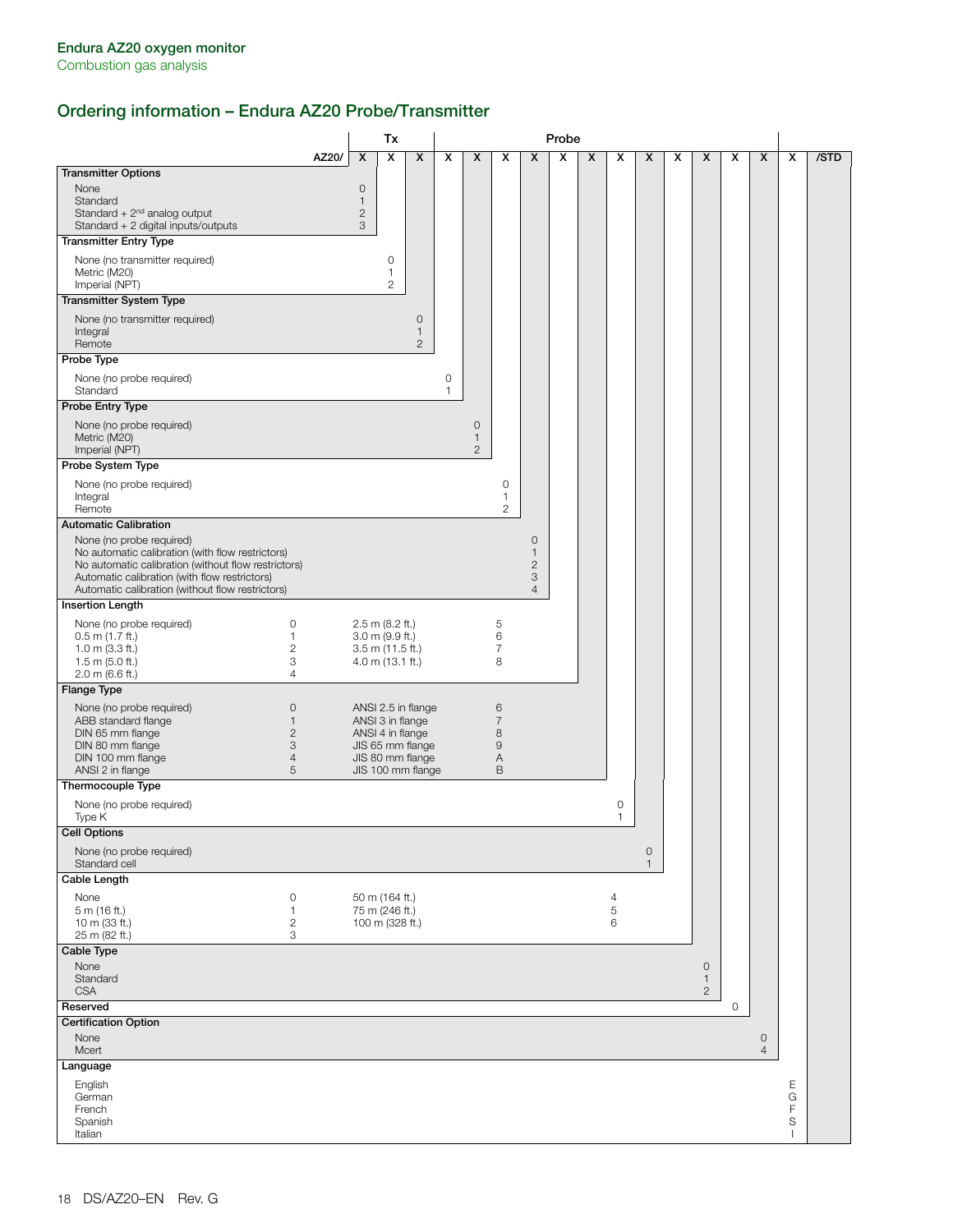# **Ordering information – ZFG2 Replacement Probe**

|                                                                                                                                                                                                                       | AZ20/                                                                                                                   | $\mathbf 0$  | $\mathbf 0$ | $\mathbf 0$ | $\overline{2}$ | X                              | $\overline{2}$ | $\overline{2}$                          | x                                        | X | 1 | 1            | X                   | X       | X                         | X                                | /STD |
|-----------------------------------------------------------------------------------------------------------------------------------------------------------------------------------------------------------------------|-------------------------------------------------------------------------------------------------------------------------|--------------|-------------|-------------|----------------|--------------------------------|----------------|-----------------------------------------|------------------------------------------|---|---|--------------|---------------------|---------|---------------------------|----------------------------------|------|
| <b>Transmitter Options</b>                                                                                                                                                                                            |                                                                                                                         |              |             |             |                |                                |                |                                         |                                          |   |   |              |                     |         |                           |                                  |      |
| None (no transmitter required)                                                                                                                                                                                        |                                                                                                                         | $\mathbf{0}$ |             |             |                |                                |                |                                         |                                          |   |   |              |                     |         |                           |                                  |      |
| <b>Transmitter Entry Type</b>                                                                                                                                                                                         |                                                                                                                         |              |             |             |                |                                |                |                                         |                                          |   |   |              |                     |         |                           |                                  |      |
| None (no transmitter required)                                                                                                                                                                                        |                                                                                                                         |              | $\circ$     |             |                |                                |                |                                         |                                          |   |   |              |                     |         |                           |                                  |      |
| <b>Transmitter System Type</b>                                                                                                                                                                                        |                                                                                                                         |              |             |             |                |                                |                |                                         |                                          |   |   |              |                     |         |                           |                                  |      |
| None (no transmitter required)                                                                                                                                                                                        |                                                                                                                         |              |             | $\mathbf 0$ |                |                                |                |                                         |                                          |   |   |              |                     |         |                           |                                  |      |
| Probe Type                                                                                                                                                                                                            |                                                                                                                         |              |             |             |                |                                |                |                                         |                                          |   |   |              |                     |         |                           |                                  |      |
| ZFG2 replacement                                                                                                                                                                                                      |                                                                                                                         |              |             |             | $\overline{2}$ |                                |                |                                         |                                          |   |   |              |                     |         |                           |                                  |      |
| Probe Entry Type                                                                                                                                                                                                      |                                                                                                                         |              |             |             |                |                                |                |                                         |                                          |   |   |              |                     |         |                           |                                  |      |
| Metric (M20)<br>Imperial (NPT)                                                                                                                                                                                        |                                                                                                                         |              |             |             |                | $\mathbf{1}$<br>$\overline{2}$ |                |                                         |                                          |   |   |              |                     |         |                           |                                  |      |
| Probe System Type                                                                                                                                                                                                     |                                                                                                                         |              |             |             |                |                                |                |                                         |                                          |   |   |              |                     |         |                           |                                  |      |
| Remote                                                                                                                                                                                                                |                                                                                                                         |              |             |             |                |                                | $\mathbf{2}$   |                                         |                                          |   |   |              |                     |         |                           |                                  |      |
| <b>Automatic Calibration</b>                                                                                                                                                                                          |                                                                                                                         |              |             |             |                |                                |                |                                         |                                          |   |   |              |                     |         |                           |                                  |      |
| No automatic calibration (without flow restrictors)                                                                                                                                                                   |                                                                                                                         |              |             |             |                |                                |                | $\mathbf{2}$                            |                                          |   |   |              |                     |         |                           |                                  |      |
| <b>Insertion Length</b>                                                                                                                                                                                               |                                                                                                                         |              |             |             |                |                                |                |                                         |                                          |   |   |              |                     |         |                           |                                  |      |
| $0.5$ m $(1.7$ ft.)<br>$1.0$ m (3.3 ft.)<br>$1.5$ m (5.0 ft.)<br>$2.0 \text{ m}$ (6.6 ft.)                                                                                                                            |                                                                                                                         |              |             |             |                |                                |                |                                         | 1<br>$\mathbf{2}$<br>3<br>$\overline{4}$ |   |   |              |                     |         |                           |                                  |      |
| <b>Flange Type</b>                                                                                                                                                                                                    |                                                                                                                         |              |             |             |                |                                |                |                                         |                                          |   |   |              |                     |         |                           |                                  |      |
| None (no probe required)<br>$\mathsf{O}\xspace$<br>ABB standard flange<br>$\mathbf{1}$<br>DIN 65 mm flange<br>$\overline{c}$<br>3<br>DIN 80 mm flange<br>DIN 100 mm flange<br>$\overline{4}$<br>5<br>ANSI 2 in flange | ANSI 2.5 in flange<br>ANSI 3 in flange<br>ANSI 4 in flange<br>JIS 65 mm flange<br>JIS 80 mm flange<br>JIS 100 mm flange |              |             |             |                |                                |                | 6<br>$\overline{7}$<br>8<br>9<br>A<br>B |                                          |   |   |              |                     |         |                           |                                  |      |
| Thermocouple Type                                                                                                                                                                                                     |                                                                                                                         |              |             |             |                |                                |                |                                         |                                          |   |   |              |                     |         |                           |                                  |      |
| Type K                                                                                                                                                                                                                |                                                                                                                         |              |             |             |                |                                |                |                                         |                                          |   | 1 |              |                     |         |                           |                                  |      |
| <b>Cell Options</b>                                                                                                                                                                                                   |                                                                                                                         |              |             |             |                |                                |                |                                         |                                          |   |   |              |                     |         |                           |                                  |      |
| Standard cell                                                                                                                                                                                                         |                                                                                                                         |              |             |             |                |                                |                |                                         |                                          |   |   | $\mathbf{1}$ |                     |         |                           |                                  |      |
| Conduit<br>None<br>6 metres (20 ft) conduit for ZFG2 replacement probe<br>10 metres (33 ft) conduit for ZFG2 replacement probe                                                                                        |                                                                                                                         |              |             |             |                |                                |                |                                         |                                          |   |   |              | $\overline{7}$<br>8 |         |                           |                                  |      |
| Reserved                                                                                                                                                                                                              |                                                                                                                         |              |             |             |                |                                |                |                                         |                                          |   |   |              |                     | $\circ$ |                           |                                  |      |
| <b>Certification Option</b><br>None<br>Mcert                                                                                                                                                                          |                                                                                                                         |              |             |             |                |                                |                |                                         |                                          |   |   |              |                     |         | $\circ$<br>$\overline{4}$ |                                  |      |
| Language                                                                                                                                                                                                              |                                                                                                                         |              |             |             |                |                                |                |                                         |                                          |   |   |              |                     |         |                           |                                  |      |
| English<br>German<br>French<br>Spanish<br>Italian                                                                                                                                                                     |                                                                                                                         |              |             |             |                |                                |                |                                         |                                          |   |   |              |                     |         |                           | E<br>G<br>F<br>S<br>$\mathbf{I}$ |      |

# **Acknowledgements**

HART is a registered trademark of the HART Communication Foundation